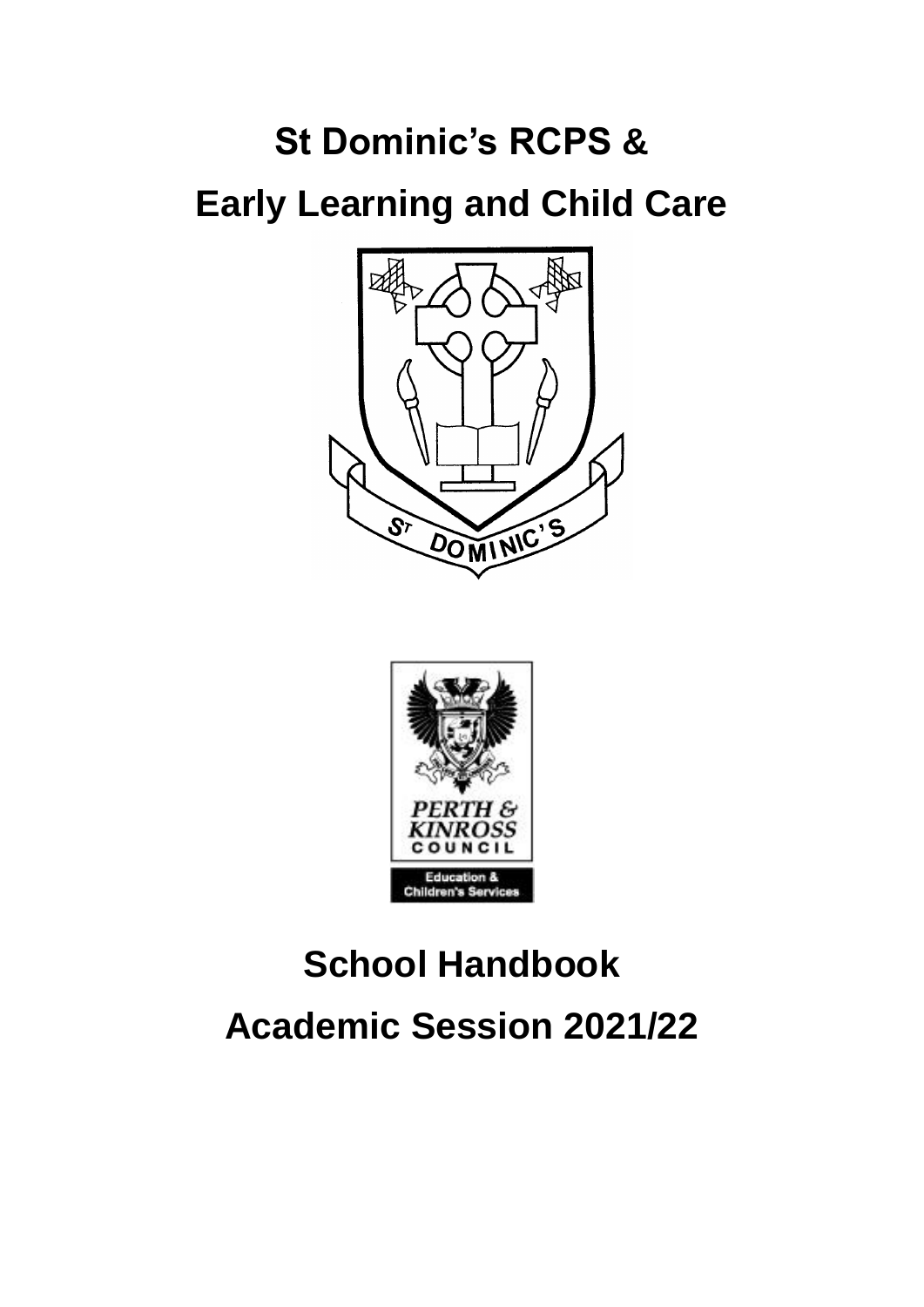- **1. Introduction**
- **2. Delineated Area**
- **3. Contact Details**
- **4. School Ethos**
- **5. Parental Involvement**
- **6. Transitions**
- **7. The Curriculum**
	- a) Language
	- b) Maths
	- c) Environmental Studies
	- d) Expressive Arts
	- e) Religious Observance
- **8. Assessment & Reporting**
- **9. Support for Pupils**
- **10. School Improvement**
- **11. School Policies and Practical Information**
- **12. Name of Child Protection Officer**
- **13. Early Learning and Child Care**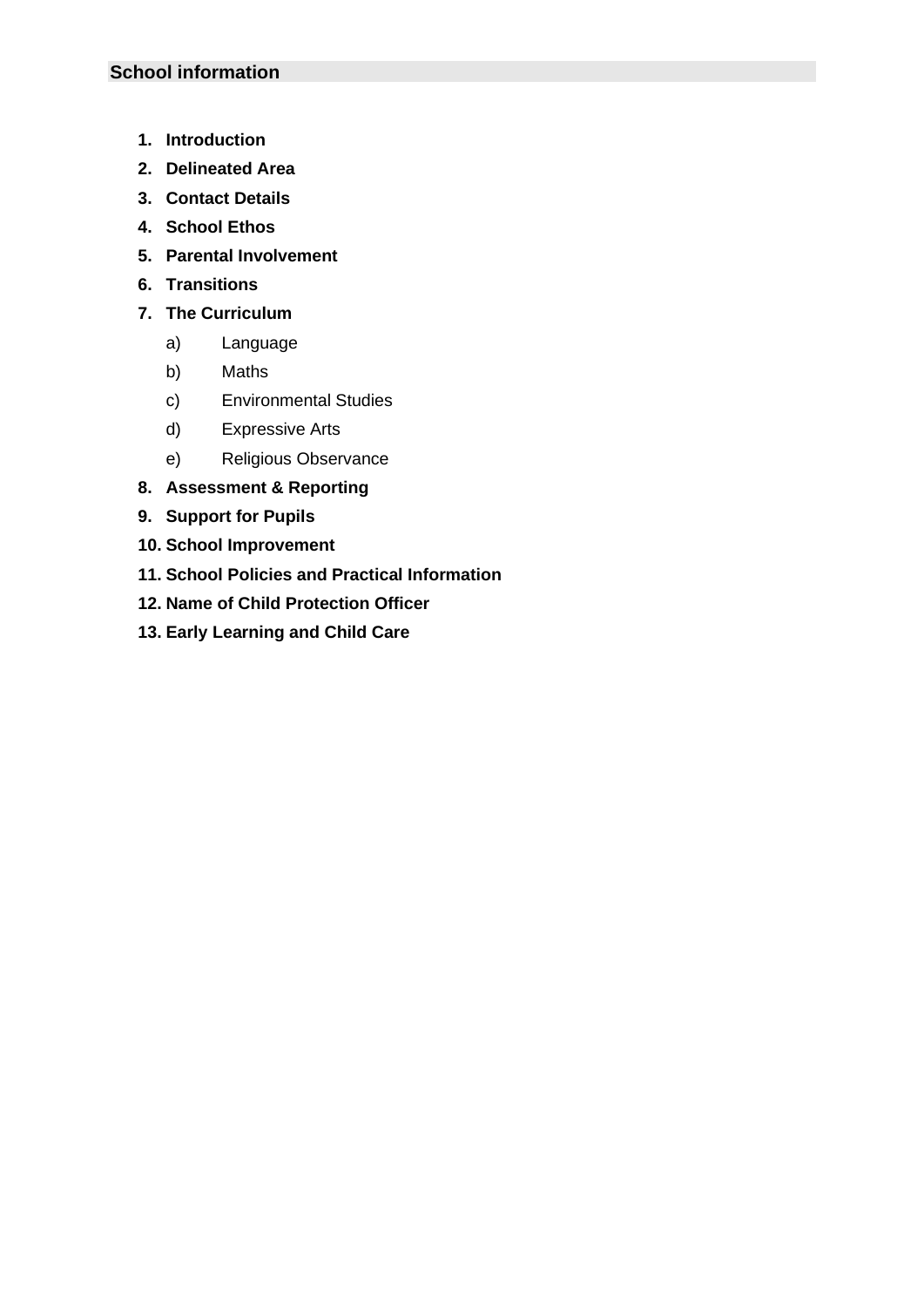## **Introduction**

## **Welcome**

Dear Parents and Carers

On behalf of the staff, parents and pupils of St. Dominic's RC Primary, I am delighted to welcome you and present to you our school handbook for 2021-2022.

St Dominic's RCPS was founded in 1891 by the Dominican Sisters, the first entry in the School Logbook being dated 26 January 1891.

The present school building was opened in 1966 and is situated within walking distance of St Fillan's Parish Church with which it maintains close links.

The bright, airy building comprises six primary classrooms, a learning resource area, cloakroom areas a dining hall, ELC and wraparound care facility. School lunches are prepared and cooked on the premises. The school has tarmac and grass playing areas and also has a separate sports/football field, located to the rear of the building.

In addition to this, we have a lovely school garden, which was first established by the Parent Staff Association in 1996 and was featured in the BBC Beechgrove Garden programme. The garden is normally maintained by the Eco Committee and is good resource for interdisciplinary work.

At St. Dominic's RCPS, Early Learning and Child Care we grow and learn together because we aim to create a positive, caring, learning environment, where nurture respect and responsibility are valued, and we will encourage everyone to be the best they can be. We believe in; equality of opportunity, a caring community, sharing experiences and an attitude of respect and achievement for all.

We endeavour to ensure that all children achieve their potential in every area of a broad curriculum and leave ELC and primary school with those necessary skills to transfer and use in the next stage of their education. We offer a broad, stimulating, and relevant curriculum. Our strong focus on literacy and numeracy at all stages ensures that our learners will be prepared for primary and secondary education and in time, for life in the 21<sup>st</sup> Century.

We want our learners to be well rounded citizens; children who know how to be the best person they can be and to flourish in an ever-changing society. Past visitors to our school regularly commented on our learners' confidence in speaking and presenting, as well as their commitment to the UN Convention on the Rights of the Child and to Eco Work and Sustainability in the global field.

St Dominic's RCPS delivers a balanced and educational experience which aims to meet the needs of each individual learner. Most importantly, it is a friendly and happy learning environment where kindness and warmth are evidenced the moment you walk through the door.

I look forward to meeting you.

Mrs E Hunter Head Teacher

#### **Delineated Area**

Our school is a Roman Catholic School and serves the parish of St Fillan. Children enrolled at St Dominic's RCPS live in Crieff and the surrounding towns of Braco, Muthill, St Fillan's, Comrie, Madderty, Monzie, Gilmerton, Blackford and Auchterarder.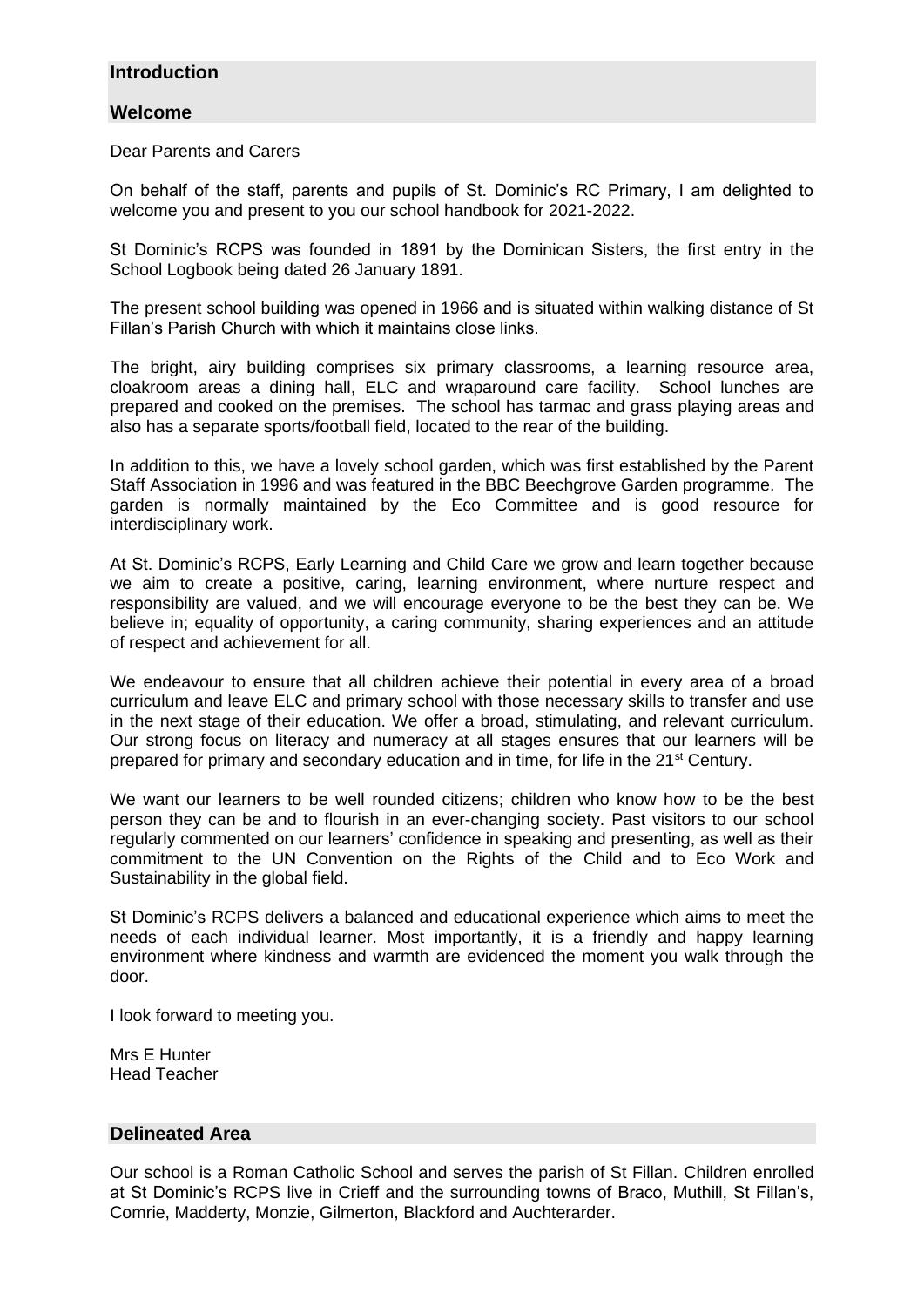| Contact Details                                     |                                                                                                                           |  |
|-----------------------------------------------------|---------------------------------------------------------------------------------------------------------------------------|--|
| <b>Postal Address:</b>                              | <b>St Dominic's RC Primary School</b><br><b>Broich Road</b><br><b>CRIEFF</b><br><b>PH7 3SB</b>                            |  |
| Telephone:<br>Email:<br>Website:<br><b>Twitter:</b> | 01764 657800<br>st-dominics@pkc.gov.uk<br>www.stdominics-primary-crieff.org.uk<br>@StDominicPS                            |  |
| <b>Stages of Education:</b>                         | <b>Strong Starts, ELC to Primary 7</b>                                                                                    |  |
| <b>Present School Roll:</b>                         | 142                                                                                                                       |  |
| <b>Present ELC Roll:</b>                            | 32 full day places                                                                                                        |  |
| <b>Strong Starts</b>                                | 5                                                                                                                         |  |
| <b>Breakfast Club:</b>                              | 40                                                                                                                        |  |
| Wraparound Session 1 (3.15-6pm)                     | 40                                                                                                                        |  |
| <b>Wraparound Holiday Club (8-6pm)</b><br>40        |                                                                                                                           |  |
| <b>Denominational Status:</b>                       | <b>Strong Starts, ELC, Wraparound Care:</b><br>Non-denominational<br>Primary 1 - Primary 7: Roman Catholic                |  |
| <b>Modern Language:</b><br><b>Head Teacher:</b>     | French (ELC to Primary 7) Spanish (Primary 5 to 7<br><b>Mrs E Hunter</b>                                                  |  |
| <b>Parent Council:</b>                              | www.stdominicsparentcouncil.com                                                                                           |  |
| <b>Parish Priest:</b><br><b>Parish Church:</b>      | <b>Very Rev Dr Thomas J Canon Shields</b><br><b>St Fillan's RC Church</b><br><b>Ford Road</b><br><b>CRIEFF</b><br>PH7 3HN |  |
| Telephone:                                          | 01764 653269                                                                                                              |  |

#### **If concerns or difficulties arise?**

**Contact Details**

If a problem arises the complaint should be made in the first instance to the person in charge of the class. If for any reason this is not possible then the complaint should be addressed to the Head Teacher. This complaint will be recorded detailing the nature of the complaint, the contact details of the complainant and the relevant dates. This will be dealt with fairly in a sensitive manner and feedback provided to the complainant within 7 working days. Complaints received in writing will be acknowledged and dealt with fairly in a sensitive manner and feedback provided as a result within 7 working days of the complaint being received.

If the problem is not resolved, the complainant should contact the Quality Improvement Officer with responsibility for St Dominic's RCPS, Mr S Haxton, Perth and Kinross Council, who will organise an investigation.

#### **Perth and Kinross Council Complaints Procedure**

If an issue occurs that you require investigated, in the first instance you should endeavour to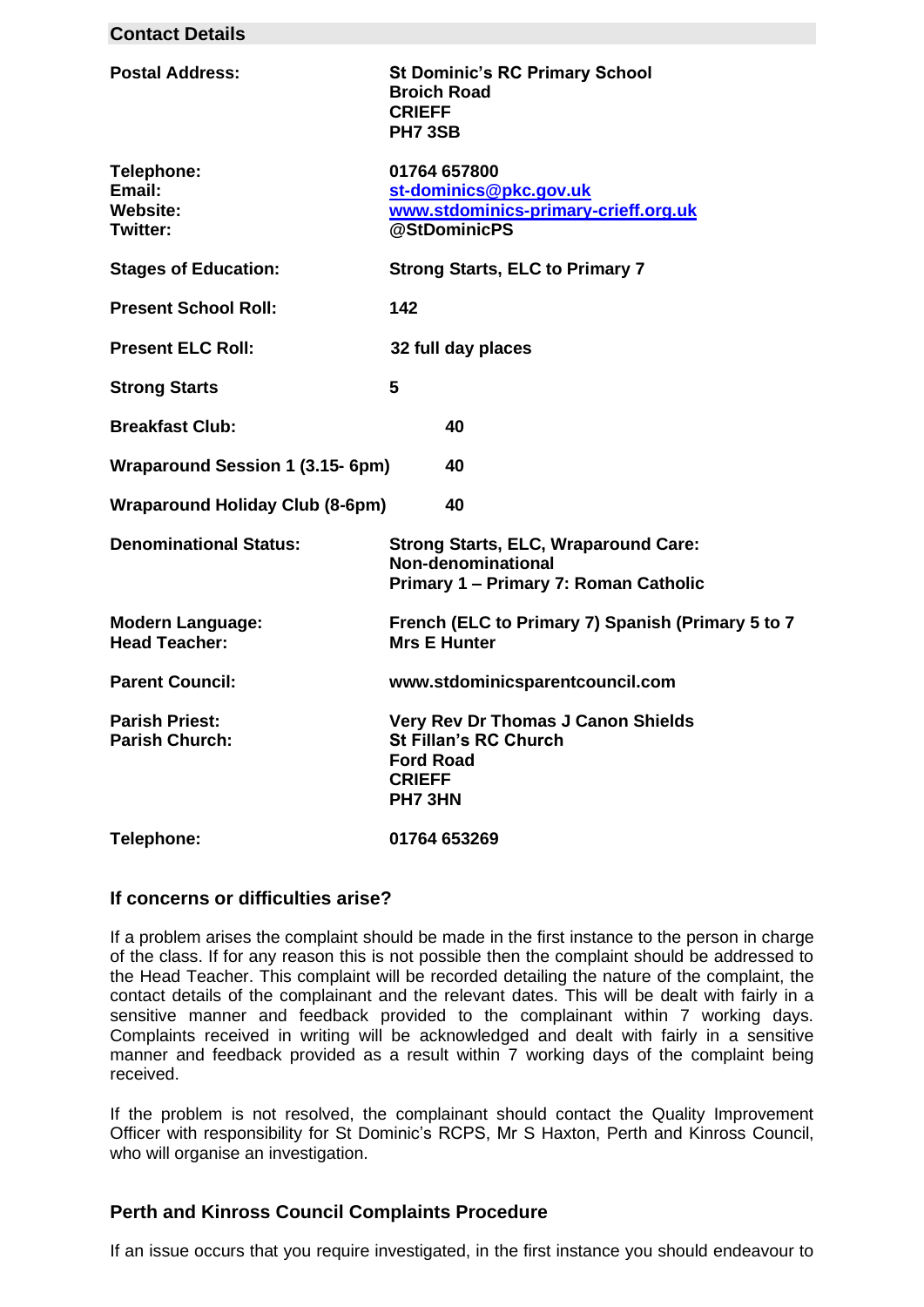resolve the issue with the Head Teacher.

If this is not possible, issues should be raised then be raised with the Service Manager responsible for the service. The Quality Improvement Officer will be responsible for making sure that the issue is investigated. She will be responsible for conducting investigatory hearings, hearing evidence and collecting information as is considered necessary for a proper investigation of the complaint. The school deals with complaints as part of Perth & Kinross Council's Complaints Handling Procedure. More information is available on the Council's website as follows: <http://www.pkc.gov.uk/complaints>

# **Attendance (authorised & unauthorised)**

It is a parent's duty to ensure that their child attends school regularly. Any regular absences have an effect on a child's progress and parents are requested to keep this in mind. If it is necessary for a pupil to leave school during the day, please email the school office stdominics@pkc.gov.uk in advance.. If your child has a medical appointment, please also email a copy of their letter of appointment to the school office email in order that this absence can be authorised. If your child is ill, please telephone the school to let us know and follow this up with an email explaining the absence on their return to school. Absences due to holidays are now recorded as unauthorised, in line with authority policy.

## **Procedures for Children absent from School**

- If your child is unwell and unable to attend school or ELC, please notify the school directly by phoning 01764 657800 or emailing st-dominics@pkc.gov.uk before the start of the morning session.
- If your child is expected in school and does not arrive the class teacher will notify the office and you will be contacted by school staff to ensure all is well.
- If the school is unable to make contact with you and determine the whereabouts of your child, the police will be notified. This is in line with Child Protection procedures.
- If your child has been at home for lunch, and becomes unwell during this time, please contact the school to inform us that they will not be returning for the afternoon session.

#### **Education and Children's Services**

Perth & Kinross Council 2 High Street, PERTH, PH1 5PH

## **Arrangements to Visit School**

If you are interested in finding out more about St Dominic's RCPS, please contact the school administrator (Mrs Crowley), who will arrange an appointment for you to meet with the Head Teacher.

Parents of prospective pupils are encouraged to visit the school prior to enrolment. Parents of new entrants to Primary 1 are invited to school in January to register their child for the following August. Details of enrolment arrangements are circulated within Crieff, local Churches, local press and school website. It is necessary to produce the pupil's birth certificate and proof of council tax, utility bill and if appropriate Baptismal certificate when registering for a place.

Invitations will be extended nearer the time of entry for children and parents to come along and familiarise themselves with the school, and parents may then have the opportunity to ask any questions they may have. For pupils transferring from other areas, it is helpful if they can bring examples of their work with them when they start, prior to the records arriving from their previous school.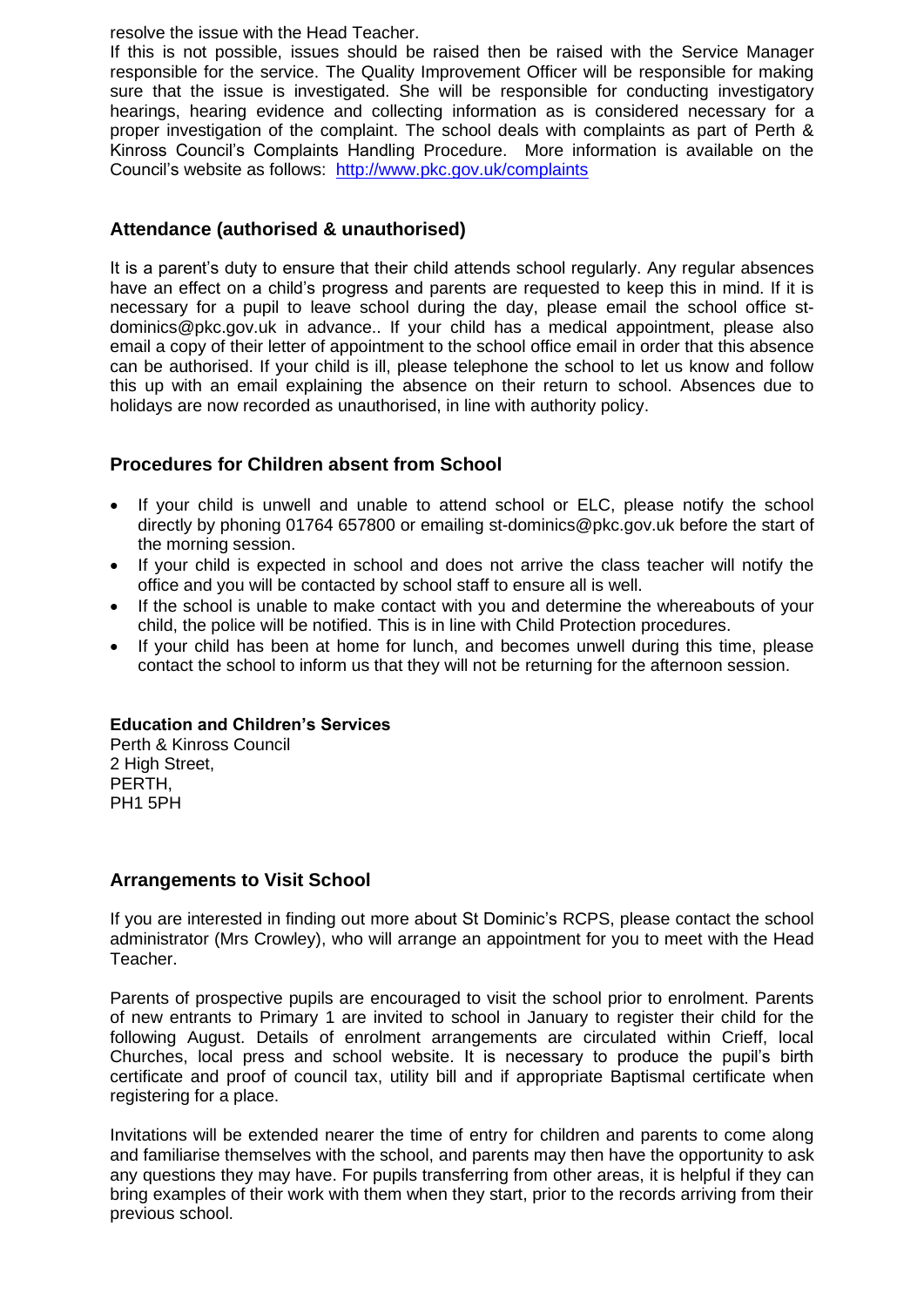# **Communication**

The continuing success and development of our school is built on the partnership that exists between parents, staff and pupils.

We welcome contact from parents and carers. St Dominic's RCPS communicates via several channels including two formal parents' evenings, two open evenings, class meetings, school events, e-mail, website, phone calls, regular letters explaining events, weekly newsletters, the school website, annual written progress reports of pupils and the Standards and Quality Report. Whilst COVID restrictions remain in place class meetings and parents' evenings either take place via telephone call or online.

All staff make themselves available for meetings to discuss the pupils in their care.

## **School Ethos**

## **Vision**

Our vision is for a harmonious and inclusive community where everyone is held in high regard; where values of dignity, worth and individuality are respected through Christian values, evident in our interactions with each other. We embrace individual learning styles and promote a culture of high achievement. Our aim is for everyone to feel welcome and to know that we will work in partnership to ensure that all learners grow and develop educationally, socially, emotionally, and spiritually.

## **Partnerships with denominational bodies**

At St Dominic's RCPS we strive to uphold the values of the Charter for Catholic Schools. We are in Dunkeld Diocese and work alongside our colleagues across the Diocese to plan, promote and provide consistent and spiritual experiences and opportunities for our learners. In addition to timetabled lessons in religious education there are assemblies, regular liturgical celebrations and weekly visits to St Fillan's Church for Holy Mass.

Our parish works in close partnership with all religious groups in our area.

#### **A CHARTER for CATHOLIC SCHOOLS in SCOTLAND Scottish Catholic Education Service**

The mission of the Catholic school is to develop as a community of faith and learning, providing the highest quality of education, and offering formation through the promotion of Gospel values, through celebration and worship, and through service to the common good.

All Catholic schools in Scotland, in honouring Jesus Christ as the Way, the Truth and the Life, will feature the following characteristics:

- a commitment to the integrated education and formation of the whole person close partnership with parents as the first educators of their children.
- an inclusive ethos which aims to honour the life, dignity and voice of each person, made in the image of God.
- a commitment to the search for wisdom in life and to the pursuit of excellence, through the development of each person's unique God-given talents.
- a commitment to the spiritual formation of the school community, through the shared experience of prayer and liturgy, and in partnership with local parishes.
- the provision of religious education programmes which will enable young people to develop their understanding of Gospel values and of how to apply them to life.
- a commitment to uphold the moral teaching, faith tradition and sacramental life of the Catholic Church; a commitment to communicate Catholic social teaching and thereby to promote social justice and opportunity for all.
- a commitment to ecumenical action and the unity of Christians; the promotion of respect for different beliefs and cultures and for inter-faith dialogue.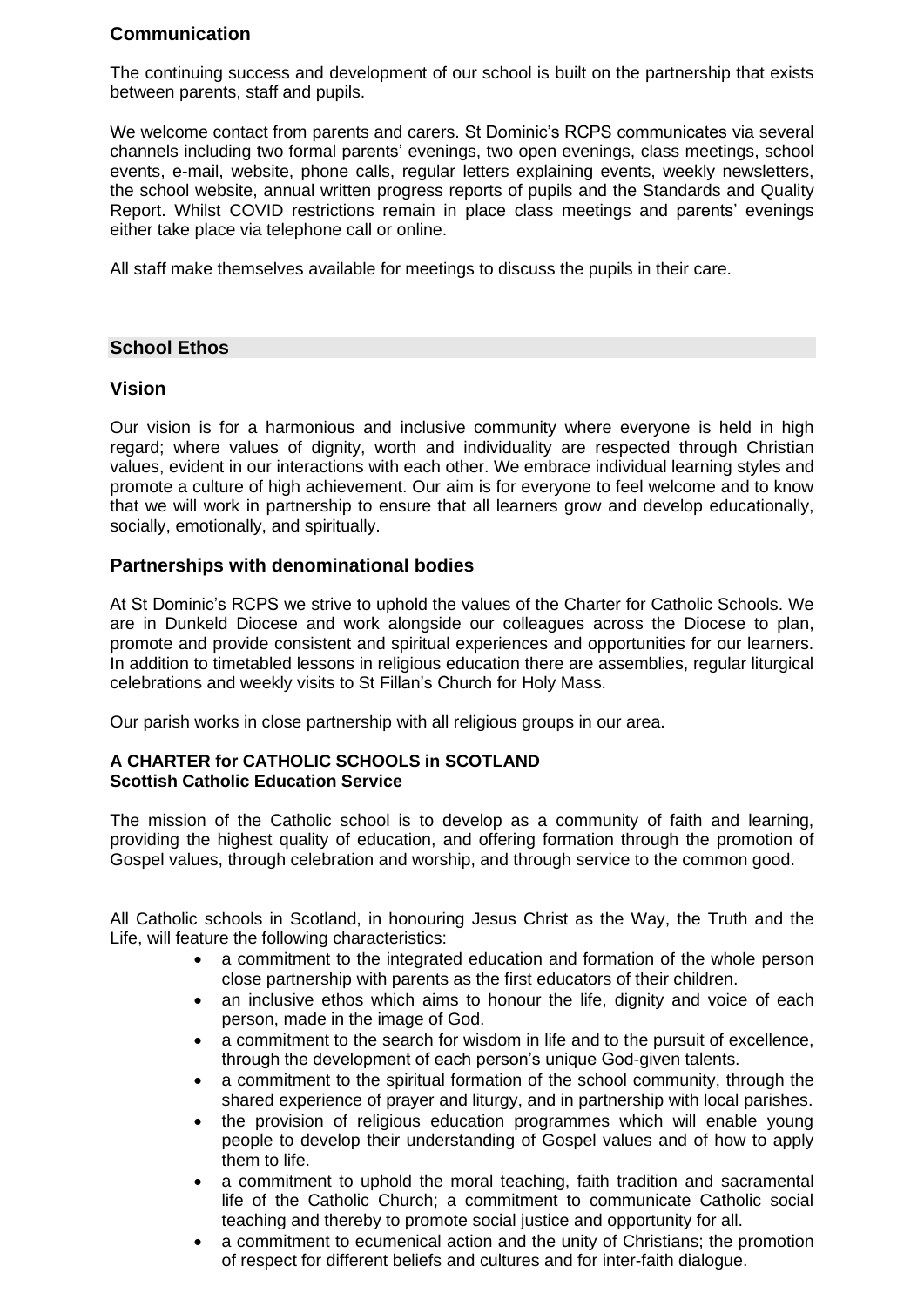• a commitment to support the continuing professional and spiritual development of staff.

All staff appointed to a Catholic school is expected to support and promote the aims, mission, values, and ethos of the school, as illustrated in this Charter.

## **School's role in the community**

We are very active fundraisers and provide opportunities for a variety of activities for parents, staff, pupils and the wider community.

Parents help with a variety of activities in school throughout the year.

We have close links with many of our local businesses. Prior to the COVID19 restrictions, each year we took time to support our local Care Homes through visits and carol singing. We also worked closely with Crieff in Leaf to provide ECO activities for our learners and the wider community. We look forward to being able to resume these activities again once permitted.

#### **Parental Involvement**

- There are many opportunities for parents to become involved in the life and work of the school by
	- supporting learning at home through our homework policy,
	- home-school partnerships many parents use their skills to work with the school and groups of pupils. Parents lead our cross-country training, orienteering, Fun in Athletics coaching and support football training, they help in so many ways: with reading groups, give historical talks, help our pupils with research projects, to mention just a few.
	- parental representation on our Parent Council, Fundraising Committee

For further information please visit:<http://www.pkc.gov.uk/parentalinvolvement>

- St Dominic's RCPS regularly gives updates about any changes in our curriculum. Parents are invited to curriculum and class meeting to discuss pupils' education, how information, support and advice are given to help parents support the pupil's learning. We regularly gather parent opinion and encourage parents to share their views through parent focus groups, questionnaires, surveys and through the Parent Council.
- We are always available to discuss matters with parents and endeavour to be an 'open' school with direct access to members of staff and class teachers. Newsletters keep parents up to date with what is happening in the school and class homework diaries, web pages and e-portfolios encourage a variety of different opportunities for communication.

## **Parent Council**

The Parent Council consists of elected parents, school staff and a representative from the Church. The Parent Council meets once per term.

The Scottish Schools (Parental Involvement) Act 2006 recognises the vital role that parents play in supporting their children's learning and aims to help parents to become more involved with their child's education and learning, to be welcomed as an active participant in the life of the school and be encouraged to express their views on school education generally.

Parent Council Representatives on the St Dominic's RCPS Parent Council are:

| Chairperson:      | Mrs B Woodhouse |
|-------------------|-----------------|
| Vice- Chairperson | Mrs S Thow      |
| Secretary:        | Mrs K Nichol    |
| Treasurer:        |                 |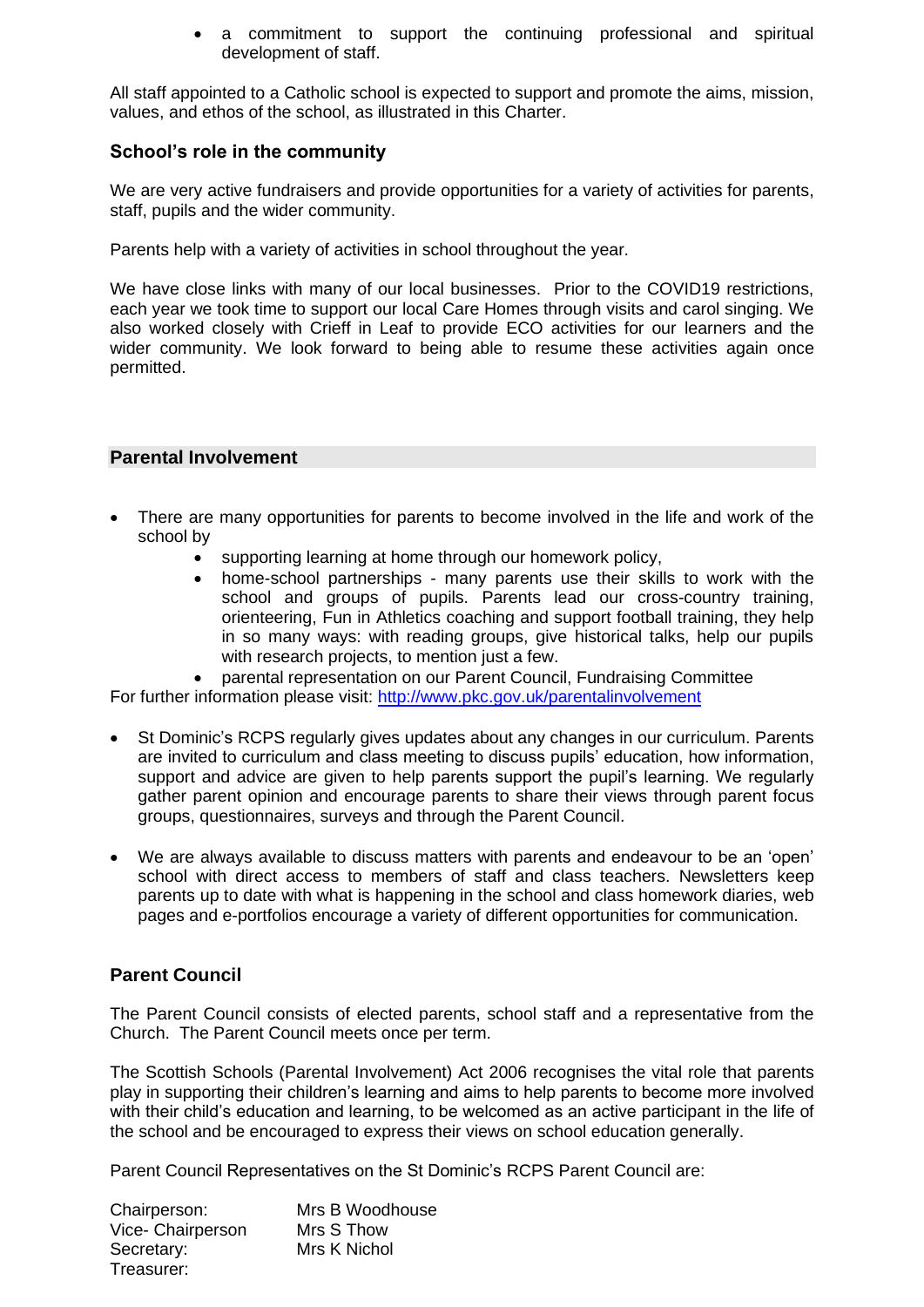| Staff Reps: | Mrs L Leggatt |
|-------------|---------------|
| Advisor:    | Mrs E Hunter  |

Church Representative: Very Rev Dr Thomas J Canon Shields

# **Transitions**

## **Transition Arrangements for Primary 1 St Dominic's RCPS**

We have a range of school and private nurseries which feed our Primary 1. Each year we aim to make the transition from their pre-five setting to school as smooth as possible. We will meet with parents and carers, either online or in person. Pre-COVID restrictions we would normally arrange:

- Enrolment meeting for prospective parents in January 2022
- Play and learning project between ELC and Primary 1
- Parents meeting to finalise transition arrangements
- Staff to visit ELC's to gather profile information
- Transition picnics and sport events
- Transition days
- Transition profiles

When leaving St Dominic's RCPS to go on to secondary education our cluster secondary school is St John's RC Academy, Perth. Many of our pupils also transfer to the local High School, Crieff High.

#### **Transition arrangements for St Johns RC Academy and Crieff High School**

Pupils transferring to St John's Academy and Crieff High School, have a range of transition activities and there is an enhanced transition process in place for pupils with additional support needs. There are also a range of cross-sector visits, 2 days transition and a range of PE activities to support the smooth transition of our learners.

**Dr Staines Acting Head Teacher North Inch Community Campus Gowans Terrace PERTH PH1 5BF 01738 476200**

**Mr J Donnelly Head Teacher Crieff High School Strathearn Community Campus Pittenzie Road CRIEFF PH7 3JN 01764 657600**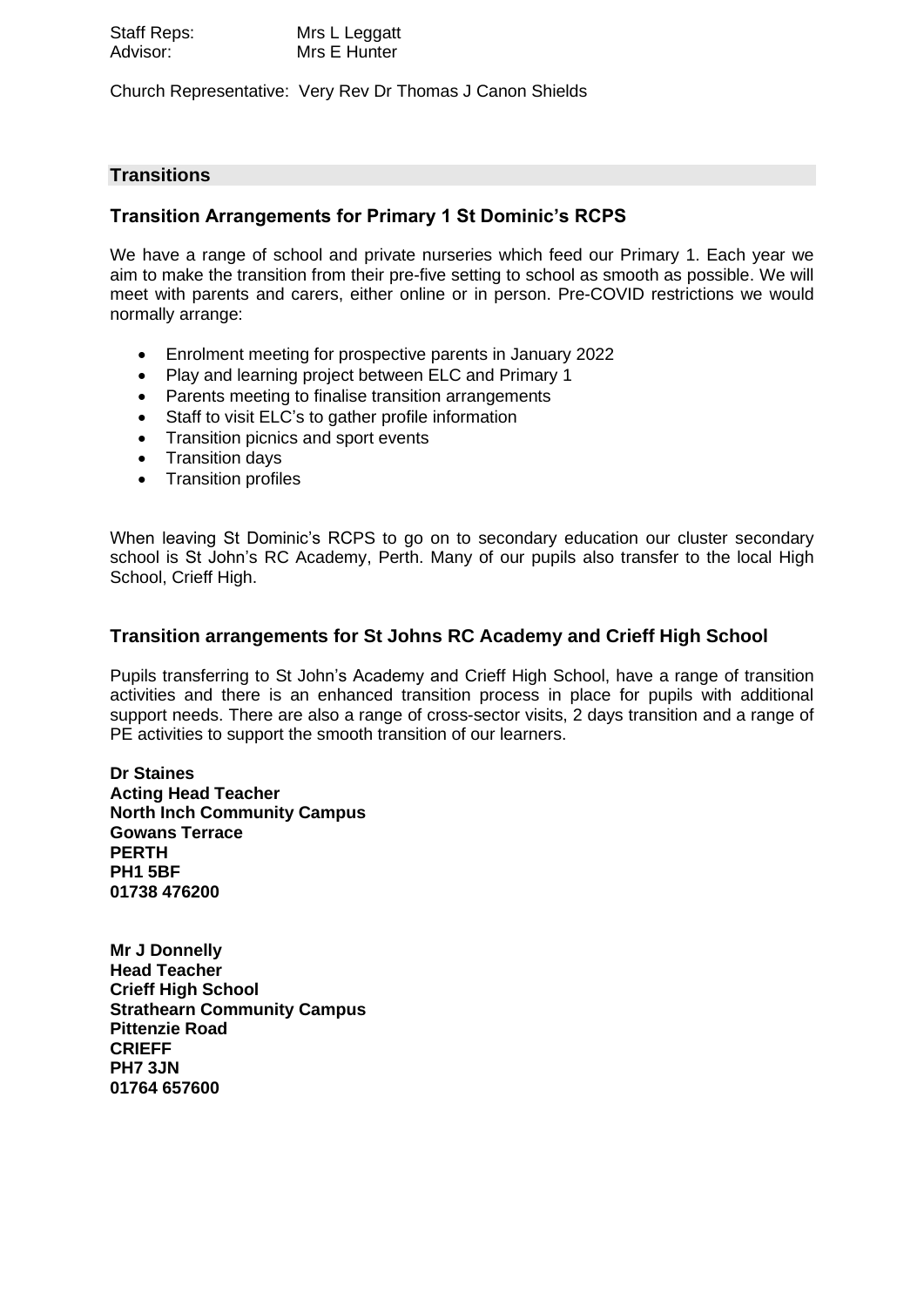## **The Curriculum**

## **Curriculum for Excellence**

As we prepare our children for the future in our fast-changing world and equip them for jobs which may not yet exist we aim to develop skills in our learners for learning, life and work. Literacy, Numeracy and Health and Wellbeing are developed within the 4 contexts for learning: interdisciplinary learning, the curricular areas, wider achievements, life and ethos of the school.

Our Curriculum at St Dominic's RCPS has been built around the Principles and Practices and Experiences and Outcomes of the Curriculum for Excellence which has been implemented in all schools across Scotland for all learners aged 3-18. In Perth & Kinross we have built on our Setting the Standard documents and the Improving Learning series by producing Creating a Curriculum for Excellence – which incorporates a four-part guide outlining the role played by the 3-18 Curriculum Framework, Effective Learning and Teaching, Enterprise and Vocational Education and Assessment for Learning in creating Curriculum for Excellence in our schools.

The Curriculum for Excellence entitles every child to a broad general education with opportunity to acquire depth of knowledge in some areas and to develop skills for learning, skills for life and skills for work. The learning experiences we deliver will offer learners the opportunity for personalisation and choice. Learning activities will be structured to ensure children work at a pace they can cope with and with the challenge they will thrive on. Plans and tasks will link knowledge in one curriculum area to that in another, helping children to understand the world and to make connections. Learners will think for themselves, make sound judgements, challenge opinions, enquire and find solutions.

Curriculum for Excellence empowers our teachers to make professional judgments about what and how they teach. It encourages creative approaches and promotes cooperative strategies as we seek to engage, motivate and inspire our learners.

Progress in learning will continue to be assessed in rigorous ways throughout a young person's time at school. There are new qualifications for Literacy and Numeracy and new National 4 and 5 qualifications.

All staff have a responsibility to develop, reinforce and extend learning in Literacy, Numeracy and Health and wellbeing for all our learners. We continue to offer personal support to help young people fulfil their potential and make the most of the opportunities we offer. Ultimately Curriculum for Excellence aims to improve the life chances of all our children and young people, to nurture them as successful learners, confident individuals, effective contributors and responsible citizens.

The experiences and outcomes are set out in lines of development which describe progress in learning. Progression is indicated through curriculum levels, which are explained in the table below.

| Level            | <b>Stage</b>                                                 |
|------------------|--------------------------------------------------------------|
| Early            | The pre-school years and P1 or later for some                |
| First            | To the end ofP4, but earlier or later for some               |
| Second           | To the end of P7, but earlier or later for some              |
| Third and fourth | S1 to S3, but earlier for some the fourth broadly equates to |
|                  | SCQF level 4                                                 |
| Senior phase     | S4-S6 and college or other means of study                    |

# **LITERACY**

Language is at the heart of children's learning: it is through language that they acquire much of their knowledge and many of their skills. The curriculum therefore gives high priority to developing pupils' ability to use language accurately and appropriately, to communicate with others for a variety of purposes and to examine their own and others' experiences, feelings and ideas. It should also equip them with knowledge about language. Through planned and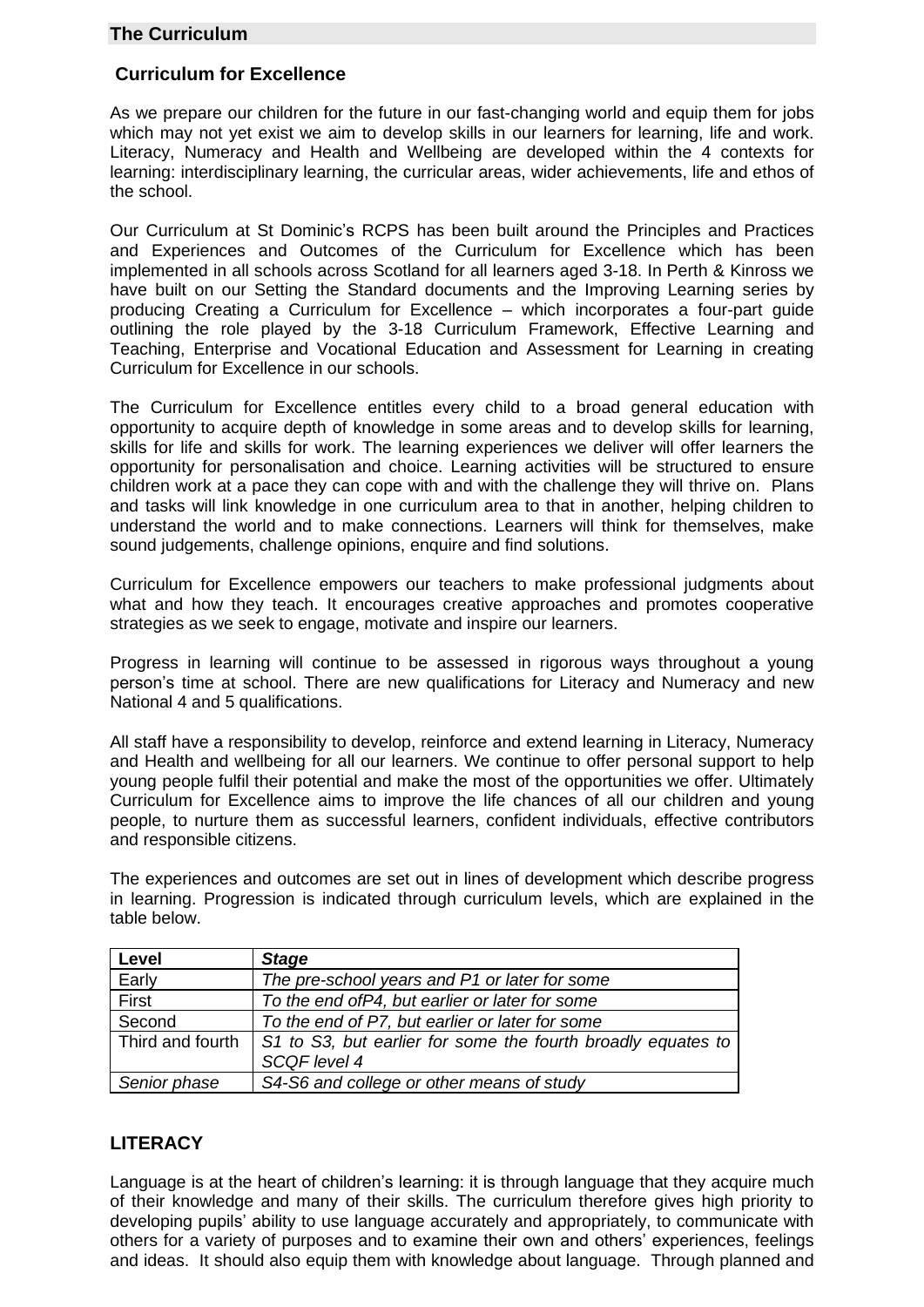progressive use of a wide variety of spoken and written texts, including stories, plays, poems, non-fiction and reference materials, pupils are introduced to the range, power and variety of language and taught how to respond to its different forms and purposes with discrimination and growing critical awareness.

# **NUMERACY**

Numeracy and mathematics play an important role in learning. It provides pupils with knowledge and procedures for working with patterns and relationships in number and shape; with a powerful, concise, and unambiguous way of handling and communicating information; and with a means by which aspects of the world can be explained and predicted. The curriculum presents mathematics as a problem-solving activity, supported by a body of knowledge, involving all pupils in discovering, discussing, ordering, classifying, generalising, drawing, and measuring. Through working in these ways, pupils will learn the concepts, facts and techniques required to use and apply mathematics in different contexts.

## **HEALTH & WELLBEING**

St Dominic's RCPS aspires to be a Health Promoting School. We promote health through all aspects of school life. Our school dinners are cooked on the premises and each class has a healthy fruit burst each day. We ensure that our pupils are developing the skills and tools that they require for mental, social, and physical wellbeing. Each class enjoys two hours of physical exercise each week.

## **SOCIAL STUDIES**

Social Studies serve to bring together the main ways in which pupils learn about the world. They involve learning about the social and physical conditions which influence, or which have influenced, the lives of individuals and communities which shape, or have been shaped by the actions, artefacts, and institutions of successive generations. The social studies curriculum provides a rich context for developing the knowledge, understanding and skills necessary to interpret experience. It provides for the structured development of pupils' knowledge and understanding of scientific and technological principles, ideas, and application. It also provides for the study of society at different times and in different places. It encourages pupils to adopt informed values and attitudes towards their own health and well-being.

## **ARTS**

The Expressive Arts play an important part in pupils' development. They encourage the exploration of values and foster imagination and creativity. They develop practical and perceptual skills and promote intellectual and aesthetic development. The expressive arts curriculum encourages pupils to shape, make sense of and express personal experience to develop aesthetic awareness and communication skills and promotes understanding of the importance of physical, mental, and emotional well-being. Many group activities, such as preparing and presenting shows, plays and concerts and taking part in team games and competitions, have an important role to play in developing qualities of co-operation, responsibility for self and others, loyalty, leadership and enterprise.

## **RELIGIOUS EDUCATION**

Religious Education plays an integral part in the life of our school. Pupils are enabled to take part in a full Religious Education with teachers working in close co-operation with parents and the Parish Priest who is our School Chaplain. Scotland in the 21st century is an increasingly multi-cultural and diverse nation. The great majority of Scottish denominational schools are Roman Catholic, while a small number serve other faith communities. The curriculum in a denominational school will reflect its particular faith perspective.

The Bishops' Conference of Scotland's RCRE syllabus **This is our Faith** provides detailed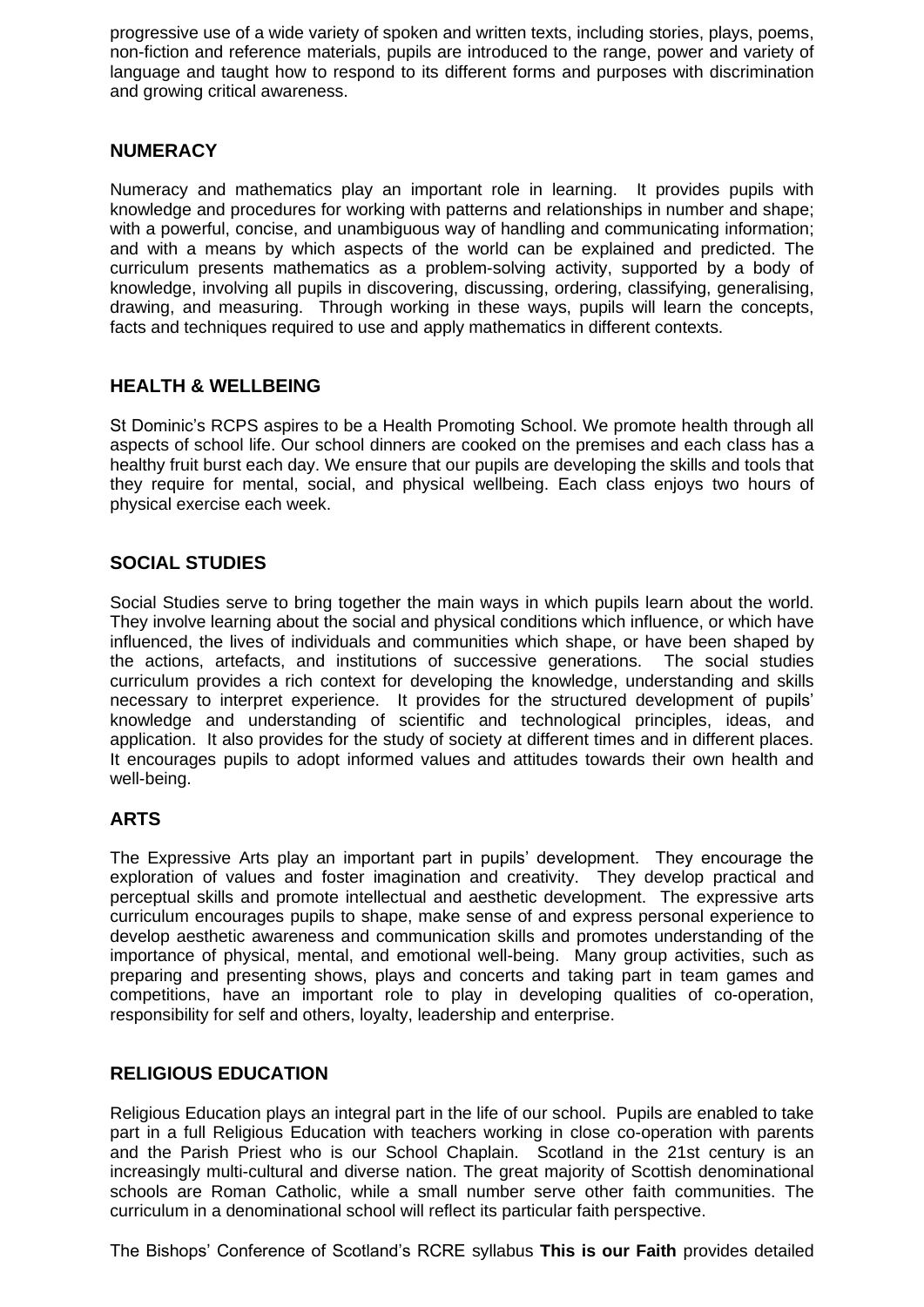guidance on the religious education curriculum which has been developed for children and young people in Catholic schools in Scotland. This framework of experiences and outcomes, the principles which underpin it and the practice that arises from it maintain continuity with established practice within Roman Catholic schools but develop that practice further in the light of Curriculum for Excellence. Full understanding of these principles and practice can only be achieved by reading them in conjunction with the Supplementary Guidance about This is Our Faith, is provided on the Scottish Catholic Education Service website, [http://www.sces.uk.com](http://www.sces.uk.com/)

## **RELIGIOUS OBSERVANCE**

All our classes take part in daily prayer, weekly assemblies, regular visits from school chaplain, and regular visits to St Fillan's Church for Mass. Primary 4 Roman Catholic children will be prepared for their sacraments of Reconciliation and First Eucharist and in Primary 7 for Confirmation. Primary 6 and Primary 7 children will take part in the Pope Francis Faith Award.

Under Section 9 of the Education (Scotland) Act 1980, it is stated that any parent has the right to withdraw his/her child from religious education and observance, but if a parent elects to enrol their child in a Catholic school, it is expected that they will adhere to the traditions of that school. If you need to discuss this matter, please make an appointment with the Head Teacher before enrolment.

# **SCIENCES**

Science and the appliance of science are central to our economic future and to our health and wellbeing as individuals and as a society. Science and the appliance of science are central to our economic future and to our health and wellbeing as individuals and as a society. Science is an important part of our heritage, and we use its applications every day in our lives at work, at leisure and in the home. Science and the application of science are central to our economic future and to our health and wellbeing as individuals and as a society. Scotland has a long tradition of scientific discovery, of innovation in the application of scientific discovery, and of the application of science in the protection and enhancement of the natural and built environment. Children and young people are fascinated by new discoveries and technologies and become increasingly aware of, and passionate about, the impact of science on their own health and wellbeing, the health of society and the health of the environment. Through learning in the sciences, children and young people develop their interest in, and understanding of, the living, material, and physical world. They engage in a wide range of collaborative investigative tasks, which allows them to develop important skills to become creative, inventive, and enterprising adults in a world where the skills and knowledge of the sciences are needed across all sectors of the economy.

## **TECHNOLOGIES**

Technology – the application of knowledge and skills to extend human capabilities and to help satisfy human needs and wants – has had profound effects on society.

Scotland has a strong tradition of excellence and innovation in technological research. This is especially true in areas such as engineering, electronics, optoelectronics, biomedical research, genomics, and cell engineering. Scotland's people need to be skilled in technologies and to be aware of the impact of technologies on society and the environment, now and in the future. Learning in the technologies provides a strong foundation for the development of skills and knowledge which are, and will continue to be, essential in maintaining Scotland's economic prosperity.

Within Curriculum for Excellence, the technologies curriculum area relates particularly to contexts that provide scope for developing technological skills, knowledge, understanding and attributes through creative, practical, and work-related activities. For this reason, the framework provides experiences and outcomes which can be applied in business, computing science, food, textiles, craft, design, engineering, graphics, and applied technologies. These experiences and outcomes offer a rich context for the development of all the four capacities and for developing the life skills that are recognised as being important for success in the world of work. They also offer an excellent platform for a range of technology-related careers.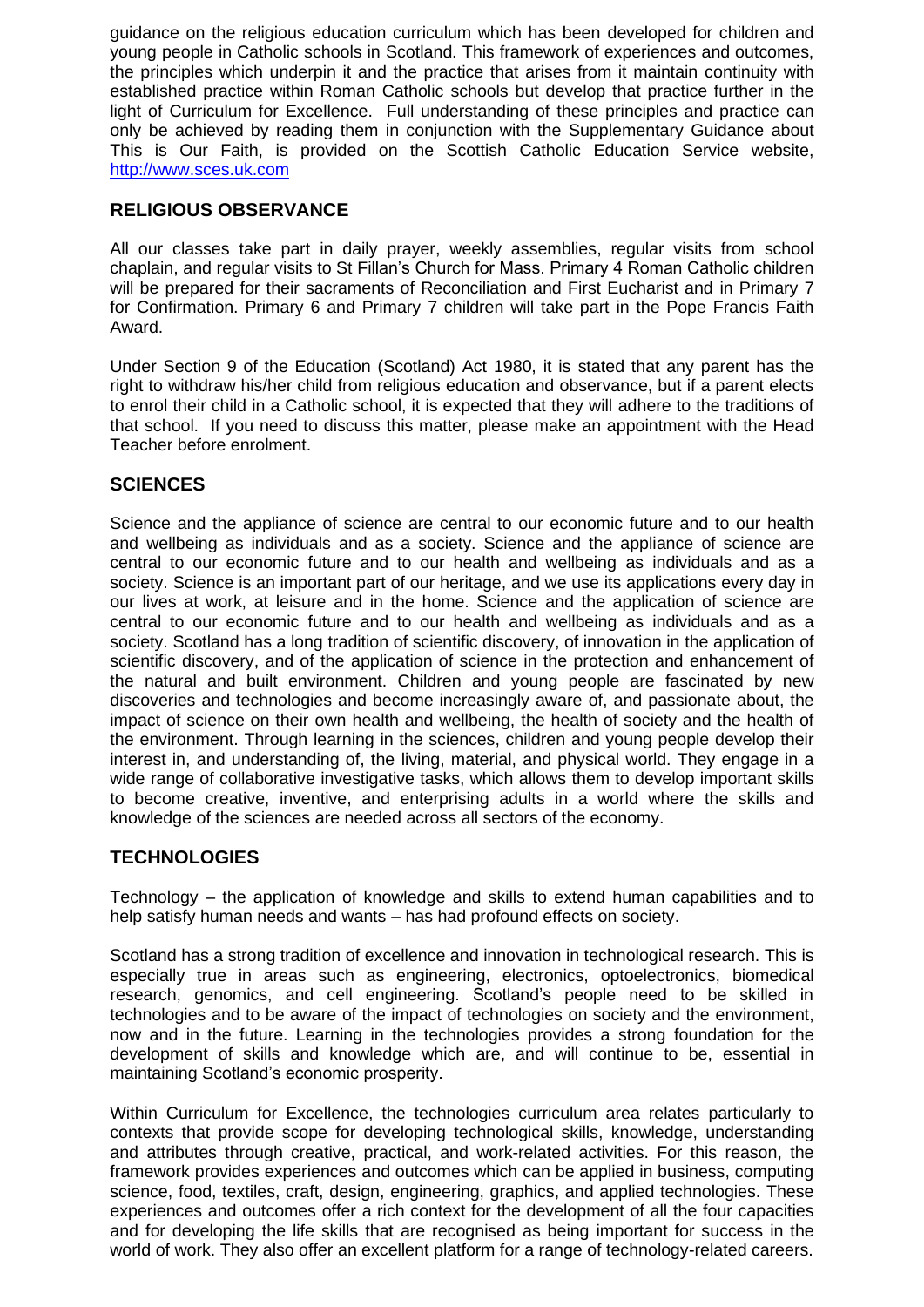The technologies framework offers challenging activities which involve research, problem solving, exploration of new and unfamiliar concepts, skills and materials, and the rewarding learning which often results from creating products which have real applications. It provides progression in cognitive skills. Children and young people will develop their creativity and entrepreneurial skills and be encouraged to become innovative and critical designers of the future. These attributes are essential if, in the future, our children and young people are to play a major part in the global economy and embrace technological developments in the 21st century.

# **HOMEWORK**

Homework gives parents an opportunity to take an interest in a child's progress and helps to develop habits of private study. Parents can help by providing a suitably quiet area away from distraction, giving enough supervision to see that the work set is completed with care and neatness. Parents are encouraged to discuss and sign children's homework.

Children will have some homework during each term. The amount of homework will vary but should be in the range of 15 minutes per night for infants to 40 minutes for older pupils. Homework should cover a variety of curricular areas. On occasion, the children may be set practical and investigative tasks relevant to an aspect of their work.

Not all homework will necessarily be written. However, whatever the task, positive parental involvement is encouraged, eg: giving the children an opportunity to visit the library. Homework will be explained by the teacher and marked or discussed on return. Primary 3-7 pupils will be provided with a homework diary in which assignments and submission dates can be written.

Homework is an excellent means of communication between home and school and parents are welcome to make comments about their child's progress. The important role of parents/carers can never be underestimated. Parents/carers are asked to set a specific time for homework. Homework helps learners to organise and manage their time, take more responsibility for their learning, practise and build on what has been learned at school and learn the skills to work independently in the future.

Further information can be found at *Education Scotland and Skills Development Scotland.*

## **Assessment & Reporting**

Effective assessment is the essential element learning and teaching and helps children, staff and parents to understand the extent to which children are learning, where their strengths and development needs lie and how to plan their next steps in learning.

Assessment is planned to ensure that it is a focused and integral part of the learning. Assessment is continuous and is carried out in a variety of informal and formal ways. All learners are encouraged to reflect on their learning and indicate ways to make it even better. Staff and learners make very effective use of "Two stars and a wish", "Even better if..." and Traffic Lighting in order to reflect and evaluate progress. Assessment ensures staff, children and parents gather evidence and documentation of learning.

Assessment evidence can be represented by, for example, a conversation with a child, a photograph from home or school/ELC, a drawing, video footage, a model made by a child, a child's comments on their own learning - the possibilities are endless. Evidence is based on the child's achievements and should be relevant and appropriate.

Learners are integral in their own learning; they set targets and assess their own learning. Learners engage in peer assessment where they discuss their work and learn from one another, and in self-assessment where they make judgments about their own work and identify next steps in learning.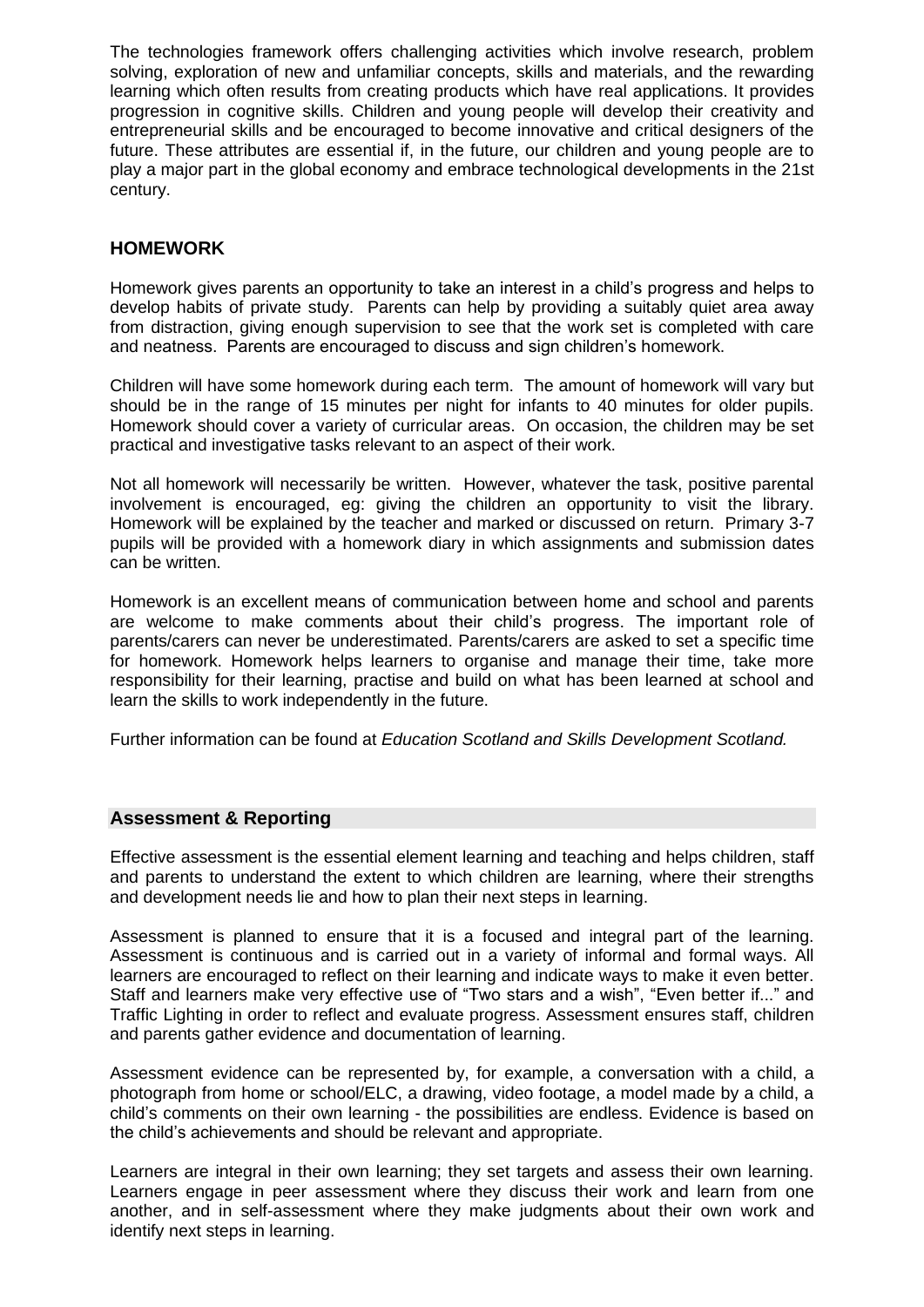More information on Curriculum for Excellence can be found on the Education Scotland website at [www.education.gov.scot](http://www.education.gov.scot/)

In June a written report will be given to parents at the end of the year which will report on pupil progress in curriculum, achievement and future learning. There are many opportunities for parents to contribute to this report through on-going communications with parents and learners themselves contribute through ongoing opportunities each week to self-assess and reflect on their learning. Learners Primary 5 - Primary 7 maintain their portfolios of evidence which supports and shows the learners' journey. Parents can meet with school staff to discuss their child's progress at any point. Primary 7 pupils will as part of their learning develop a Profile which they will use when the transfer to Secondary School.

#### **Support for Pupils**

#### **Pupil Support**

In St Dominic's RCPS, we are fully committed to meeting the needs of all children. We strive to deliver a Curriculum for Excellence which fulfils the requirements of the current legislation and Perth and Kinross Council's guidance to effectively meet the additional support needs of our learners. We take account of pupils learning styles and interests to create a positive environment for learning. Wherever possible we aim to enable all our learners to make the most of the opportunities available especially at times of difficulty, challenge and transition.

Where pupils are experiencing barriers to learning class teachers review the learning environment, the class curriculum, use different resources or provide more intensive individualised support. The support for learning specialist may then in an advisory capacity suggest other teaching strategies to the class teacher, or in consultation with the Head Teacher, decide to assess the nature of the difficulty and work with the child in a one-to-one situation or small group situation.

Because we teach to each child's age, aptitude and ability, the educationally gifted child is also speedily recognised, assessed and afforded an appropriate education.

Children with special educational needs are catered for in our school within the terms of the Education Department policy on "Pupil Support". This policy sets out the procedure by which an individual child's needs are identified and addressed, the central element of the process being a case conference involving parents, child, school and Education Department staff and, where appropriate, other specialist agencies as specified in the Education (Additional Support for Learning) (Scotland) Act 2009. Information about this can be accessed at: <http://www.pkc.gov.uk/article/17278/Schools-additional-support->

The school policy is to support as much as possible the education of pupils with additional needs with their peer group, in the classroom situation. Individually targeted work (at a level accessible to the child and designed to support learning progress) is normally provided by the class teacher, pupil support teacher and assistants. Progress is monitored from day to day and is regularly reported to parents who are also consulted if any change in the programme of support is being considered.

Our pupil support teacher and assistants are deployed as necessary, the aim is always to promote the maximum degree of independence in learning, personal management and social activity of which the child is capable.

In cases where specialised equipment is identified as being necessary to facilitate a child's progress within the peer group, the school and Education Services will act to provide it where possible.

Within Perth & Kinross a range of provision exists for pupils with additional support needs. Looked After Children, in line with Education (Additional Support for Learning) (Scotland) Act 2009 are considered to have additional support needs, unless it is otherwise determined at a relevant education planning meeting. A policy of supported mainstream inclusion is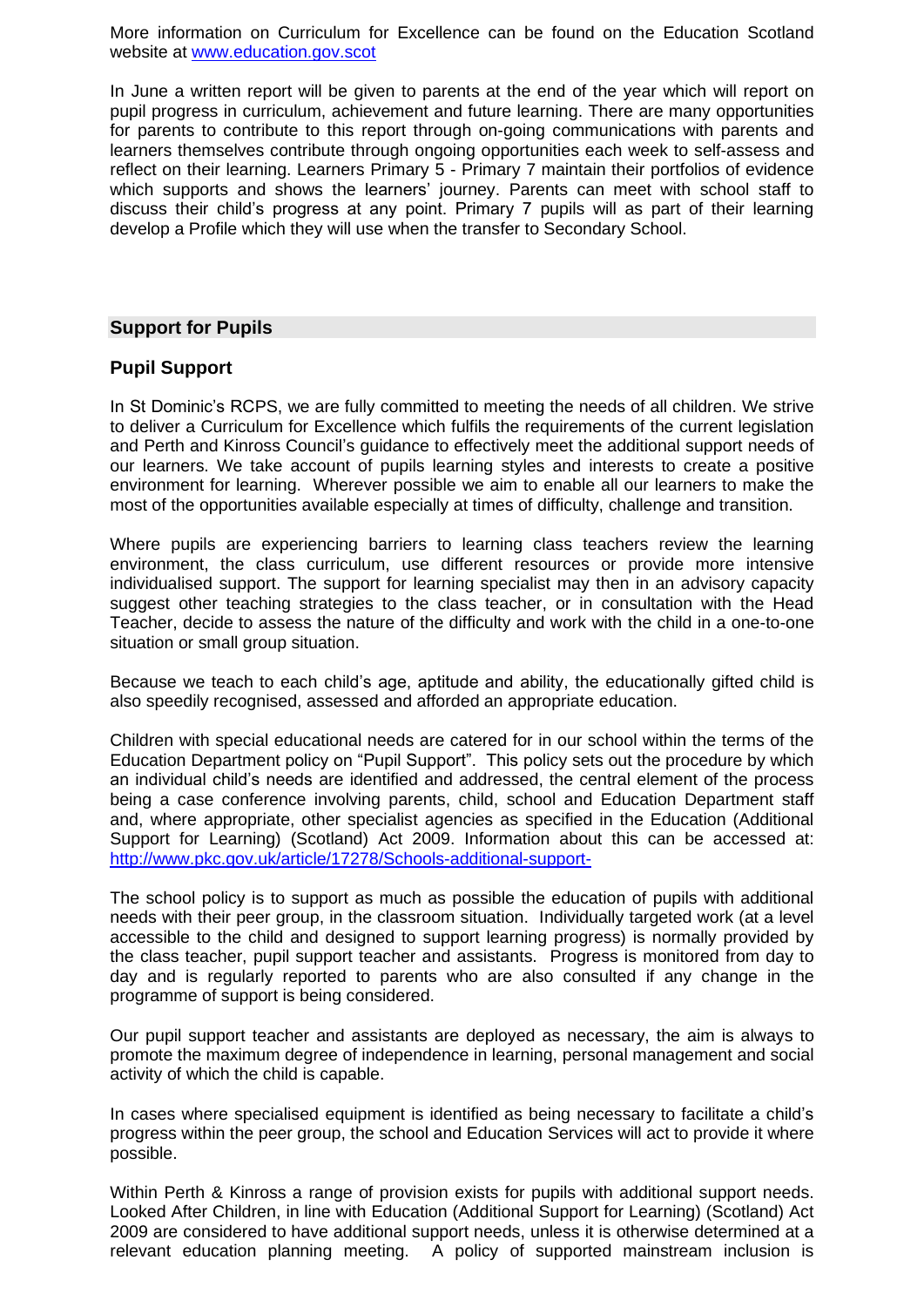complemented by a range of specialist provisions. These are either attached to or are part of mainstream schools. In addition, there is one all through special school (3-18) for children with profound and complex difficulties.

Where a child has been identified as having additional support needs which cannot be met within the Authority, consideration may be given to placement in a special school (either within or out with Perth & Kinross) for which a successful placing request has been made.

Where a child has been identified as having additional support needs for which suitable provision cannot be made in a day school, the Authority may provide residential special education at either a special school, within or out with Perth & Kinross, nominated by the Authority or a special school for which a successful placing request has been made.

Parents moving into the area should contact:

Education Services Education & Children's Services Council Building 2 High Street PERTH PH1 5PH.

Telephone: 01738 476280

Parents of children with additional support needs should inform the Head Teacher of their child's circumstances and may obtain supplementary guidance from the school or Education and Children's Services, Pullar House, 35 Kinnoull Street, Perth, PH1 5GD.

## **Pastoral Support**

Once COVID restrictions ease, your child's school life at St Dominic's RCPS will begin with being assigned a buddy and a house team: St Matthew, St Mark, St Luke and St John. House teams are made up of children Primary 1 to Primary 7 and support each other in their learning. House points can be gained during the week and are celebrated at Assembly on a Friday. During interdisciplinary learning days such as ECO topics and Healthy Hearts Week these groups come together and support each other.

In Early Learning and Child Care each learner has a Key Worker who works with the learner daily. Similarly, in Primary 1 to Primary 7 the class teacher gathers information on the learners' progress from a variety of sources.

Excellences in learning and wider achievements are celebrated at assembly and stickers and certificates are awarded.

During lunch and playtimes our learners are always supported in their play and offered encouragement in their choices. Four members of support staff are on hand to ensure that children are safe and happy.

We pride ourselves on working together to "get it right for every child" GIRFEC and have extensive Child Protection procedures in place; the school policy can be found at – [www.stdominics-primary-crieff.org.uk](http://www.stdominics-primary-crieff.org.uk/)

There are many organisations which provide advice, further information and support to parents of children and young people with ASN. These organisations are identified under The Additional Support for Learning (Sources of Information) (Scotland) Amendment Order 2011 as:

(a) Children in Scotland: Working for Children and Their Families, trading as "Enquire – the Scottish advice and information service for additional support for learning", a charitable body registered in Scotland under registration number SC003527; Email Enquiry service: [info@enquire.org.uk](mailto:info@enquire.org.uk) Advice and information is also available at [www.enquire.org.uk](http://www.enquire.org.uk/) Enquire provides a range of clear and easy-to-read guides and factsheets including The parents' guide to additional support for learning.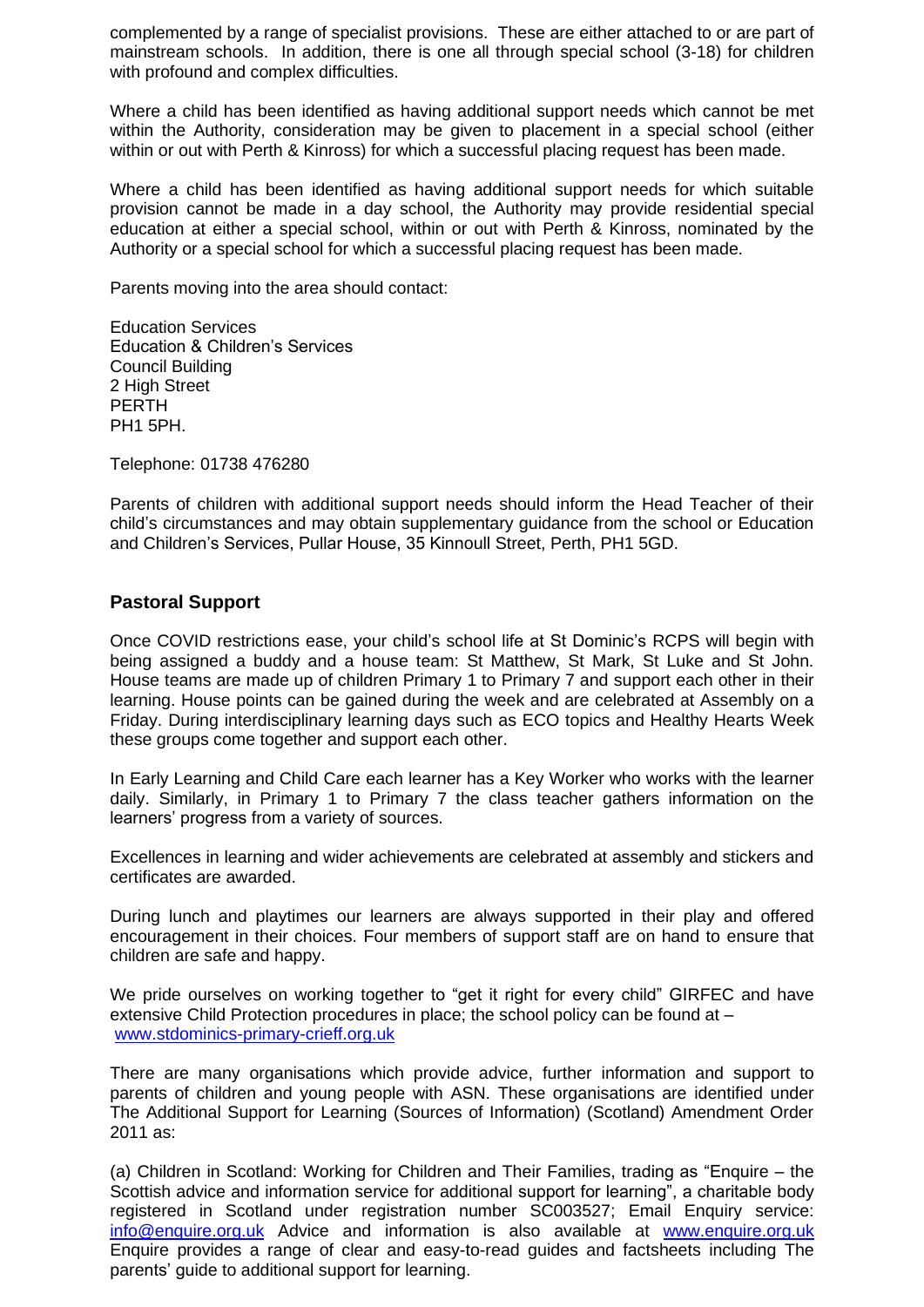(b) Scottish Independent Advocacy Alliance, a charitable body registered in Scotland under registration number SC033576; and

(c) Scottish Child Law Centre, a charitable body registered in Scotland under registration number SCO12741."

#### **School Improvement**

## **Standards and Quality Report**

Our Standards and Quality report can be accessed on the school website at **[www.stdominics-primary-crieff.org.uk](http://www.stdominics-primary-crieff.org.uk/)** Learners across all stages are making very good progress in their learning. The school has maintained high standards of attainment in Literacy and Numeracy. Learners have a very good understanding of how to keep fit and healthy; all children have enjoyed an enhanced PE programme, with most children in the upper stages achieving notable success in sports both at school, regional and national level.

As a Roman Catholic school, we are proud of our achievements in developing our distinctive ethos and mission through our work in the following areas: Sacrament Group, Education Mass, Class Masses, Historical inputs, SCIAF and Mary's Meals, Catholic Education Week, RE development work in implementing the experiences and outcomes from Curriculum for Excellence. In the area of Health and Wellbeing, Healthy Hearts Week, cycling proficiency, Forest Schools Training, P1-7 annual theatre trip.

With Community partnerships which have been strengthened through the Citizenship Groups, ECO work with Crieff in Leaf, Fair-trade Café, RHSS (Royal Highland Show Society); farming, School Concert at Strathearn Community Campus, Macrosty Park and Rotary Quiz.

Music achievements include our choirs, many classes singing for Care Homes and Community groups, workshops with Strathearn Music Society, Scottish Opera, Perth Music Festival and recorder and drums groups.

We raise thousands of pounds each year Charity Fundraising: SCIAF, Mary's Meals, Blythswood Shoeboxes, Crieff Christmas Lights Appeal, Macmillan Cancer Support and Poppy Scotland Appeal.

## **Improvement Plan 2021-2022 (main priorities)**

During the Session 2021-2022 there will be a whole school focus on high quality enriched learning and teaching. Learners requiring interventions will receive them at an appropriate time. In addition, all learners will engage and benefit from STEM (science, technology, engineering and mathematics) learning.

#### **Inspection Details**

St Dominic's ELC and Wraparound Care Service were last inspected in September 2018.

St Dominic's RCPS was last inspected in September 2016, both inspection reports can be viewed;<https://education.gov.scot/inspection-reports/perth-and-kinross/5342821>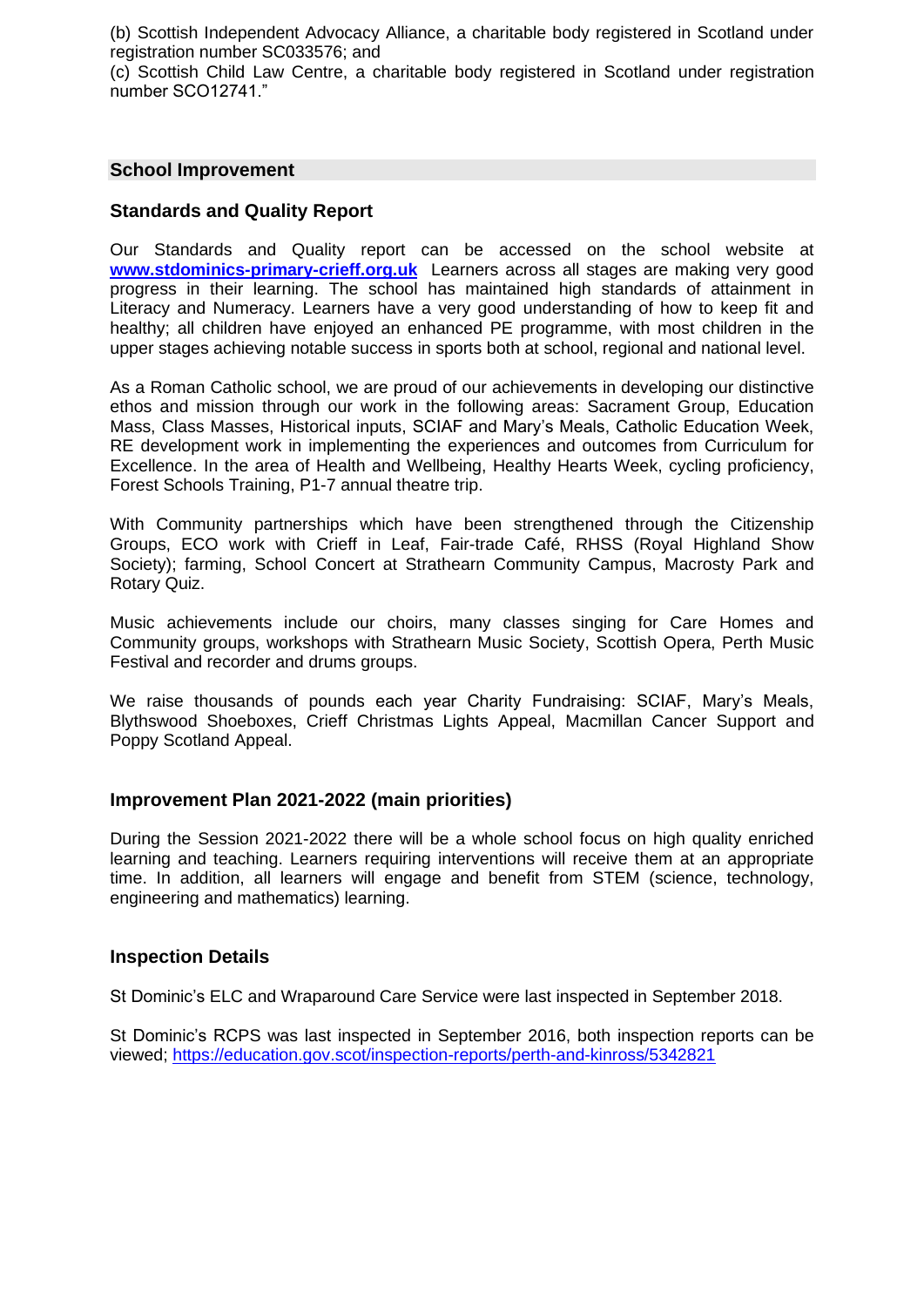# **School Policies & Practical Information**

# **The Staff of our school**

Classes for academic session 2021-2022 have been organised as follows:

ELC and Wraparound Care: Mrs G Horan (Senior Early Years Practitioner) Mrs L Leggatt (Depute WAC Co-ordinator) Miss S McGregor (Early Years Practitioner) Mrs M Adams (Early Years Practitioner) Mrs Sweeney (Early Years Practitioner) Miss P Strachan (Early Years Practitioner) Miss C Lings (Play Assistant)

| Primary 1/2:                          | Mrs F Gornall                      |
|---------------------------------------|------------------------------------|
| Primary 2/3:                          | Mrs Kaminski                       |
| Primary 3/4:                          | Mrs E Jeffers                      |
| Primary 4/5:                          | Mrs A Thornber                     |
| Primary 5/6:                          | Miss A Brumpton                    |
| Primary 7:                            | Mr D Sinclair                      |
| <b>Pupil Support Teacher:</b>         | Mrs L Johnston                     |
| School Chaplain:                      | Very Rev Dr Thomas J Canon Shields |
| <b>Primary School Support Worker:</b> | Mrs A Crowley                      |
| <b>School Support Assistant:</b>      | Mrs D Robertson                    |
| <b>Classroom Assistant:</b>           | Mrs C Cramb                        |
| Support for Learning                  |                                    |

Assistant: Mrs G Mardon Mrs H Sym

Drama Teacher: Mrs N Ogg

# **Organisation of the school day**

#### **ELC**

Visiting Specialists

| <b>Breakfast Club:</b>  | $08.00 - 09.00$ |
|-------------------------|-----------------|
| ELC session             | $08.58 - 15.00$ |
| <b>Wraparound Care:</b> | $15:00 - 18.00$ |

## **Primary**

| <b>Breakfast Club:</b> | $08.00 - 09.05$                    |
|------------------------|------------------------------------|
| Primaries 1 - 7:       | $09.10 - 12.15$<br>$13.15 - 15.30$ |
| After School Club:     | $15.30 - 18.00$                    |

Both Breakfast Club and After School Club must be booked in advance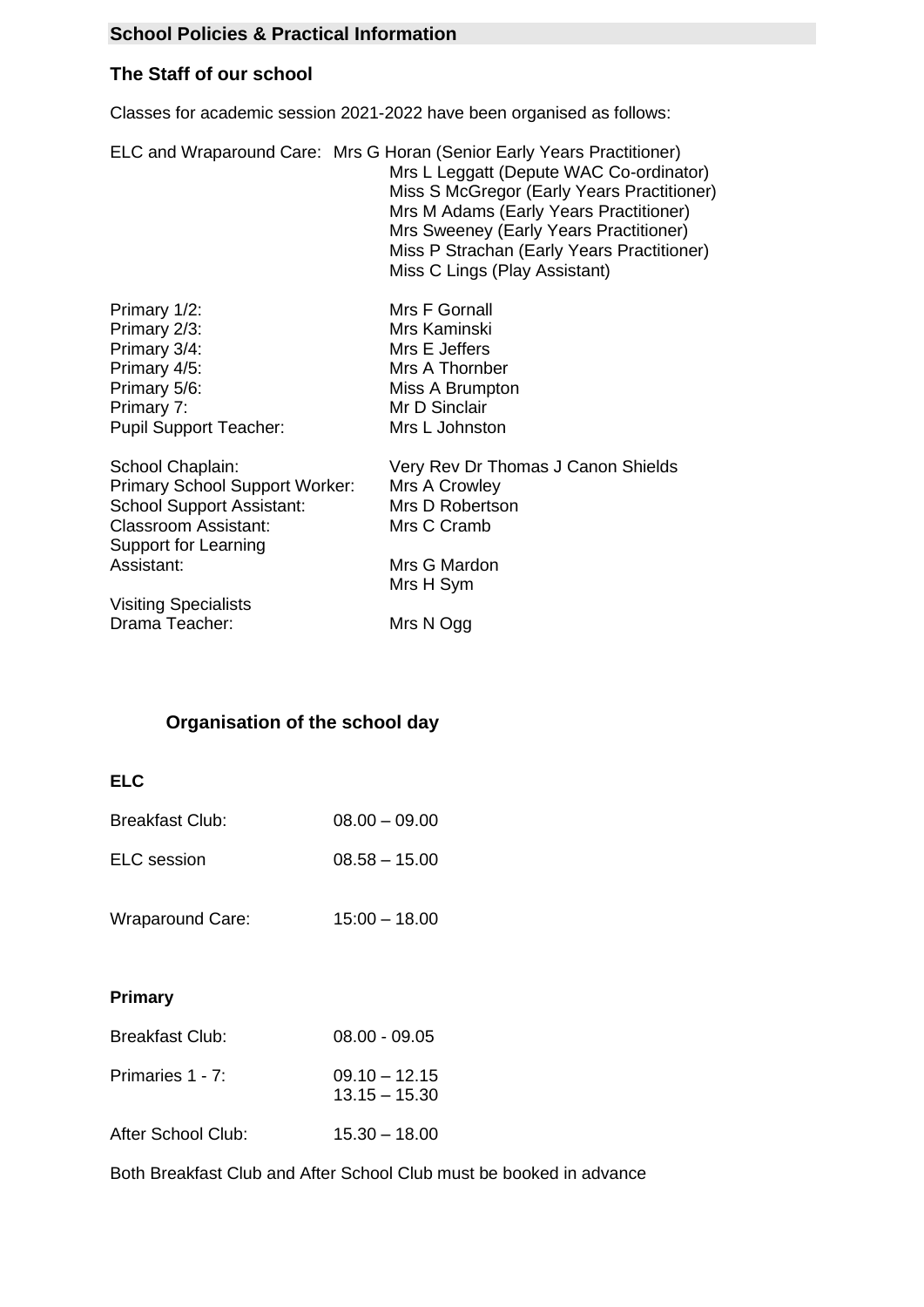# **School Uniform**

All pupils are encouraged to wear school uniform, which comprises:

| <b>ELC</b>     | yellow/green ELC sweatshirts                                                                           |
|----------------|--------------------------------------------------------------------------------------------------------|
| School Jacket  | All pupils are asked to wear a school jacket                                                           |
| Primary- Boys  | grey trousers, white shirt; green v-neck jumper; school tie, black shoes.                              |
| Primary- Girls | grey skirt, grey trousers, white blouse; green v-neck jumper; school tie,<br>white socks, black shoes. |
| <b>PE Kit</b>  | bottle green shorts; gold polo top; green jogging bottoms; gym shoes and<br>trainers                   |

The ELC sweatshirts, school jumper, tie, fleece/reversible jacket, hats and PE kit can be ordered from Border Embroideries [www.borderembroideries.co.uk/](http://www.borderembroideries.co.uk/)

All articles of clothing should be clearly marked with your child's name, as many children in class have similar articles made by the same manufacturer. Name labels can also be ordered along with the above uniform. For reasons of health and safety, long hair should be tied up during the school day. Nail varnish and jewellery are not encouraged, and all jewellery should be removed for all PE and Swimming lessons.

Please note: All pupils' property is brought to school at the owner's risk.

#### **Money/Valuables**

Money and valuables are not encouraged to be brought into school, however, if they are, they should be given over promptly to school staff for safe keeping.

Mobile phones though not encouraged should be handed in to the Class Teacher at the beginning of the day and will be returned at the end of the day.

## **After School Activities**

We aim to encourage as many of our pupils as possible to take part in our extra-curricular activities. Any extracurricular activities are taken by staff and/or parents on a voluntary basis.

#### **Practical Information**

#### **School Lunches**

Primary 1-4 children receive a free school meal each day. By August 2022 all pupils ELC to Primary 7 will be offered a free lunch. Lunches are cooked on the premises, for those children who wish them. At present, they cost £2.15 daily. All payments should be made in advance via ParentPay, the Local Authority online payment system.

Primary school pupils whose parents receive certain benefits may be entitled to free school meals. Application forms for free meals can be obtained from school, or in person from the Education Office (Pullar House, 35 Kinnoull Street. Perth). They are also downloadable from the internet at the following link: <http://www.pkc.gov.uk/freeschoolmeals>

The Authority does not provide free milk in any of its schools, except where such provision is authorised by a medical certificate.

Tables are provided in the dining hall for those children who wish to bring packed lunches. For safety reasons, all drinks should be carried in plastic/unbreakable containers.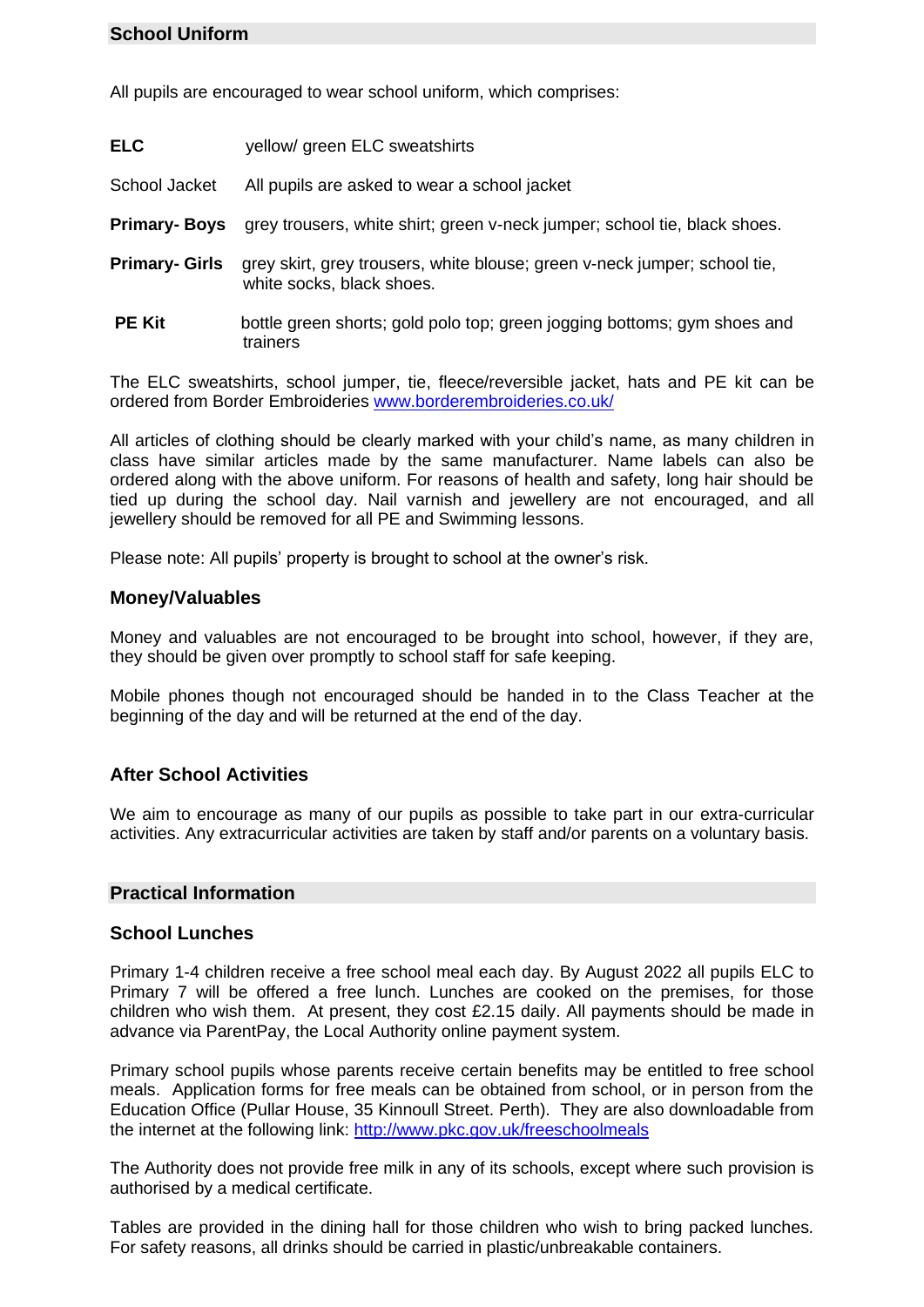There are always members of staff on dining hall supervision. All children are encouraged to stay in school for lunch.

# **School Clothing Grant**

If you are in receipt of certain benefits, Education & Children's Services will consider one application per year for a grant towards the cost of purchasing essential clothing to enable children, up to the age of 16, to attend.

Application forms may be obtained from Head Teachers or Education & Children's Services, Pullar House, 35 Kinnoull Street, Perth, PH1 5GD or from the PKC website: <http://www.pkc.gov.uk/clothinggrants>

## **Instrumental Tuition**

At St Dominic's RCPS, once COVID restrictions ease, we will once again be able to offer Strings tuition from Primary 4 upwards.

Free music tuition is available to all pupils doing SQA courses and for parents in receipt of certain benefits. Application forms are available from the Head Teacher or the Finance Section, Education and Children's Services, Pullar House, 35 Kinnoull Street, Perth, PH1 5GD or from the PKC website: [http://www.pkc.gov.uk/article/19741/Instrumental-Music-](http://www.pkc.gov.uk/article/19741/Instrumental-Music-Service)**[Service](http://www.pkc.gov.uk/article/19741/Instrumental-Music-Service)** 

In addition, we will be able to resume piano, guitar and recorder tuition as well as an awardwinning choir.

## **Positive Behaviour Better Learning**

St Dominic's RCPS promotes positive behaviour and motivates pupils through a very nurturing and restorative approach to good relationships. We value health and wellbeing and positive behaviour such as restorative, solution oriented and nurturing approaches where the Rights of the Child are at the Centre. These Restorative Practices support our learners both within and out with the classroom. Our Better Learning, Better Behaviour Policy can be viewed on the school website: [www.stdominics-primary-crieff.org.uk](http://www.stdominics-primary-crieff.org.uk/)

#### **Punctuality**

Pupils should arrive in time to come in with their class after the bell rings. Their punctuality will ensure that the day gets off to a prompt start. If it is raining heavily before 9 am, children are encouraged to come into the school hall.

#### **Behaviour on School Transport**

All pupils are expected to conduct themselves in an appropriate manner on school transport. The journeys to and from school are occasions when pupils' behaviour is open to observation by members of the public. School uniform readily identifies our children. If continuing misbehaviour happens on a bus, we will enlist the help of parents in reminding children of their responsibilities.

## **Health Care**

The school has a designated School Health Nurse, Sheila Milne and Nicole Gilbert, who are based at the Health Centre, King Street, Crieff and can be contacted on 01764 655535. She visits the school from time to time and is able to give advice to both the school staff and parents should they have any health concerns or require a referral to another health department.

Parents are encouraged to be present when the P1 and P7 Medical Examinations take place. Other routine medical and dental inspections are carried out in school and advice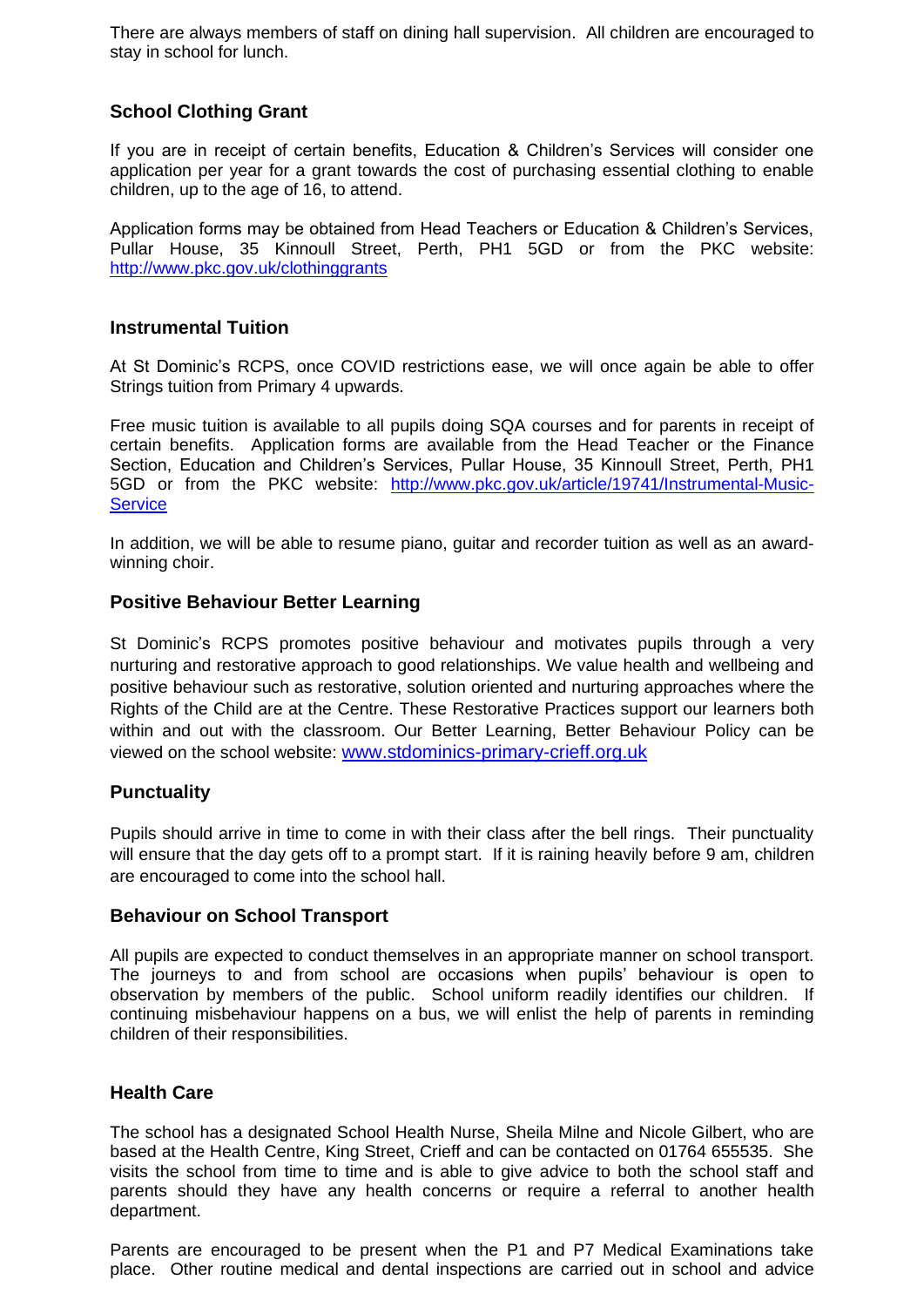offered to parents as to any further necessary treatment. Should an accident occur, or a child requires to be sent home because of a minor ailment, contact will be made according to the information you give on the "Emergency Contact Form". Parents are also requested on this form to notify the Head Teacher of any specific ailment or physical disability affecting their child so that the school may take appropriate action. All such information will be treated in strict confidence.

## **Illness at School**

If a child becomes ill at school, we will make every effort to contact you so that your child may be returned home as quickly as possible. It is essential that we have a current telephone number where we can contact you in the event of an emergency. We ask that in accordance with NHS guidelines that after a bout of sickness and diarrhoea, the pupil will remain absent for 48 hours after the last bout.

#### **Medical Appointments**

If a child must keep a medical appointment during school hours, please email a copy of the appointment card to the school office in order to approve the absence. It is better if appointments can be made out of school hours so that there is no disruption to a child's day, and this becomes particularly important if a series of appointments are required.

#### **Medication**

There is no obligation on school staff to administer medication of any kind to any pupil, and parents are asked to note that routine medicine shall not be administered by the school. The guiding principle for providers and parents is that medicines should be taken out of school hours. Where a child has a chronic need for medication such as to relieve asthma or diabetes the school will of course make arrangements that the necessary medications can be administered.

#### **Child Protection Officer**

The Head Teacher and the Senior Early Childhood Practitioner are the designated officers for St Dominic's RCPS and ELC.

Should you wish to talk further about child protection and the safety of children, please feel free to contact the school.

As a school, we have good contacts with School Medical Officers, Social Workers and Police, any or all of whom may become involved if abuse is suspected.

We will always ensure that you are informed and participate in any action which we may initiate regarding your child.

We have specific and robust staff and pupil development for Child Exploitation Online Protection (CEOP) and Child Protection; The CEOP 'Thinkuknow' programme is rolled out across the whole school community each April-June.

#### **GIRFEC**

Getting it right for every child (GIRFEC) is the Scottish Government's approach to promoting the wellbeing of children and young people. Wellbeing is described by 8 'indicators':

Safe Healthy Achieving Nurtured Active Respected Responsible Included

These eight words help everyone to understand wellbeing in the same way and use the same language to talk about it. Sometimes the initials of the words are used, and the wellbeing indicators are referred to as SHANARRI.